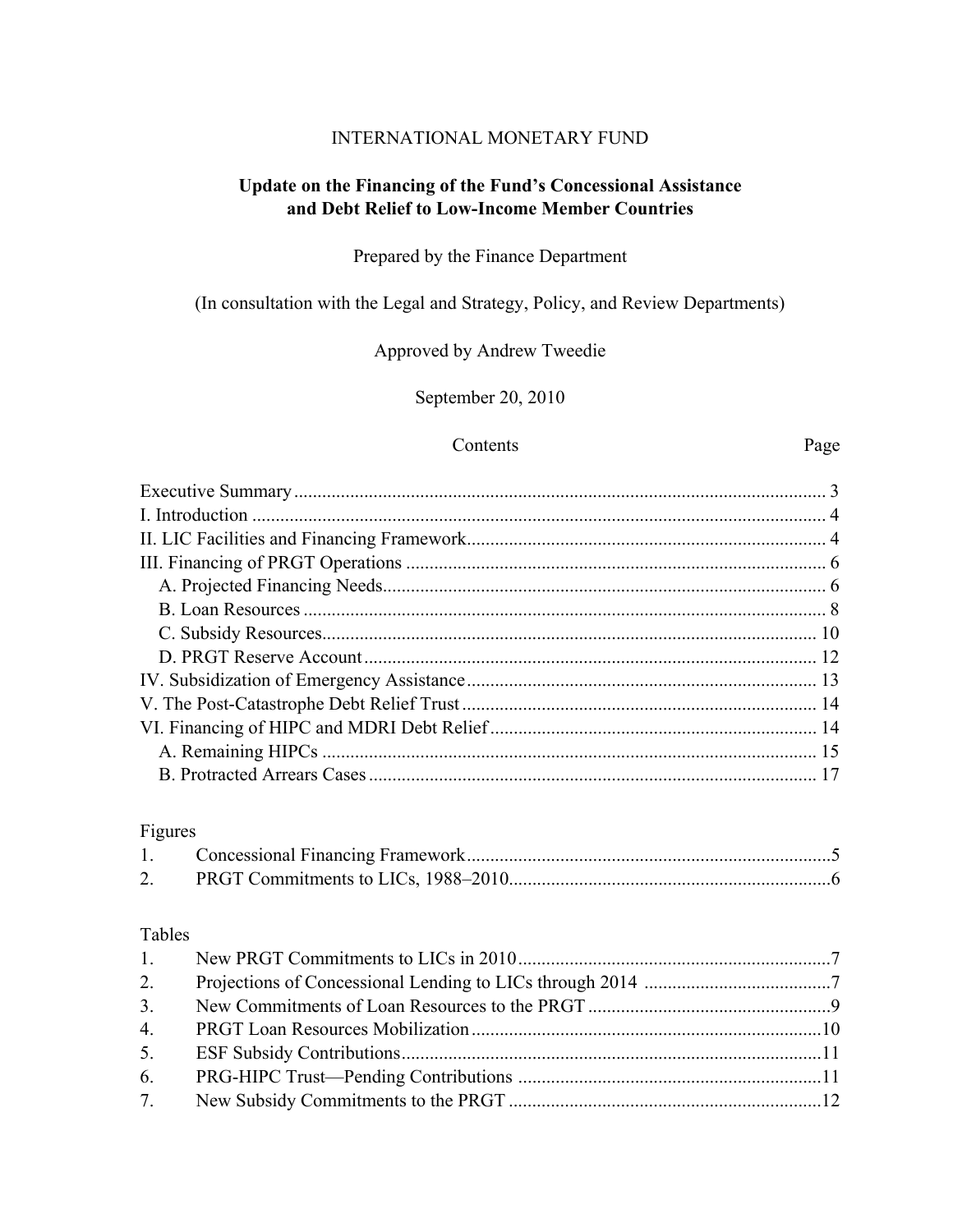| 8. |  |
|----|--|
|    |  |

# Appendix Tables

| 1. | Summary of Bilateral Commitments to the PRGF-ESF and PRG-HIPC Trusts 18 |  |
|----|-------------------------------------------------------------------------|--|
| 2. |                                                                         |  |
| 3. |                                                                         |  |
| 4. |                                                                         |  |
| 5. |                                                                         |  |
| 6. |                                                                         |  |
| 7. |                                                                         |  |
| 8. |                                                                         |  |
|    |                                                                         |  |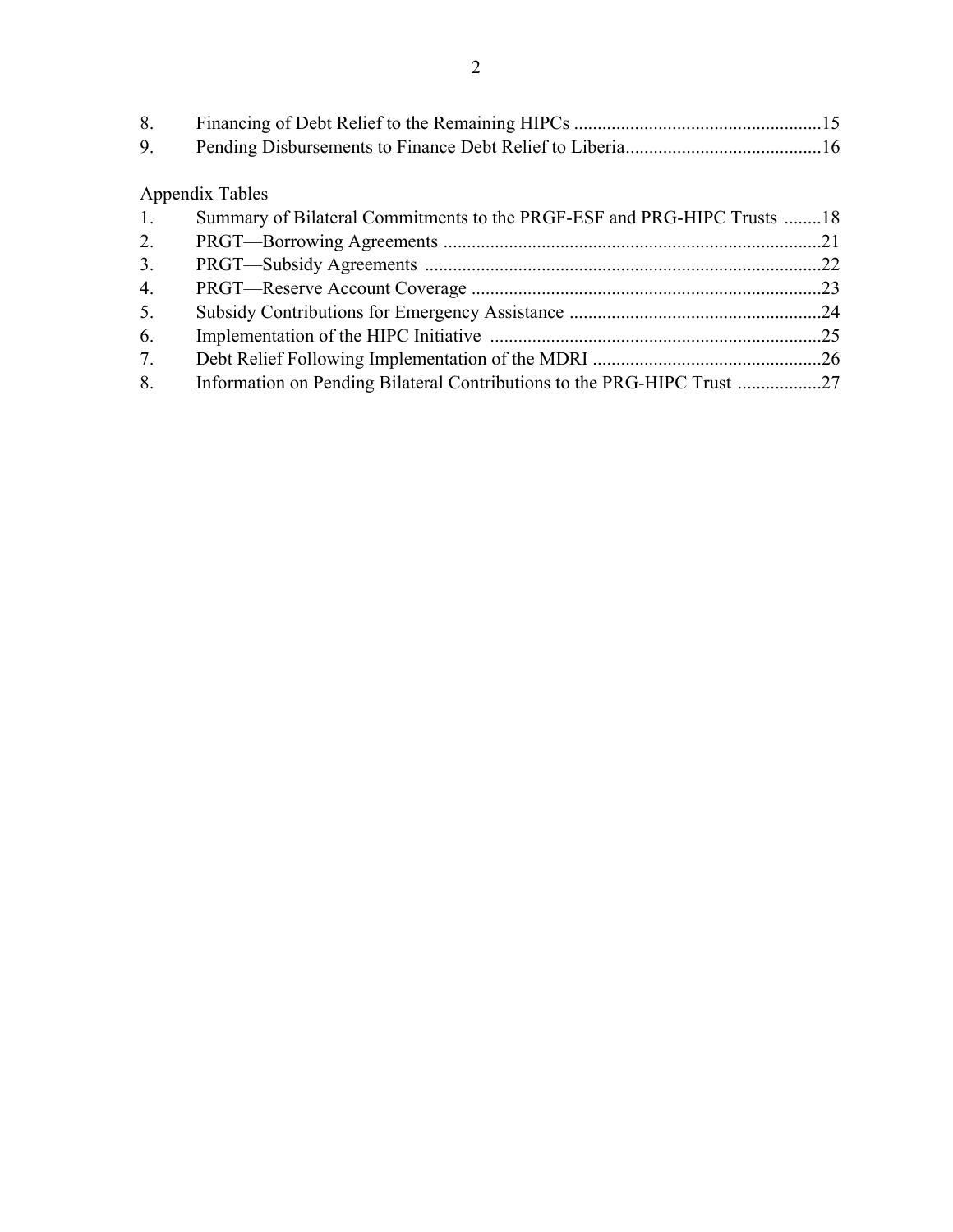## **EXECUTIVE SUMMARY**

**A new framework to facilitate mobilization of loan resources for the PRGT became effective in June 2010**. It includes a voluntary encashment regime allowing claims of participating creditors to qualify as reserve assets; the issuance of PRGT notes; and a revised framework for borrowing in SDRs.

**Members have responded positively to the Managing Director's fund-raising request**. Thirteen members have pledged about SDR 9.3 billion in additional loan resources, compared to the target of SDR 10.8 billion (including provision for a liquidity buffer to facilitate encashment). New loan and note purchase agreements totaling SDR 7.2 billion have been signed so far with nine lenders. Five of these borrowing agreements provide loan resources in SDRs. It remains important to mobilize additional loan resources to complete the financing package.

**Projected demand for new PRGT loans from 2009 through 2014 remains broadly in line with the earlier projection of SDR 11.3 billion**. Demand is projected to be about SDR 2 billion a year in 2010 and 2011 and about SDR 1.5–1.7 billion annually in the medium term.

**The package approved by the Executive Board in July 2009 for securing needed subsidies remains adequate to finance the potential PRGT demand through 2014**. Twenty members have committed additional subsidies totaling SDR 131.7 million, compared to the target for bilateral contributions of SDR 200–400 million. Additional bilateral subsidy contributions are urgently needed to complete this important element of the agreed financial package.

**The Post-Catastrophe Debt Relief (PCDR) Trust was established by the Executive Board in June 2010**. The Board also approved a transfer of SDR 280 million from the MDRI-I Trust (through the Special Disbursement Account) to the PCDR Trust. Available resources in the HIPC and MDRI Trusts are projected to be sufficient to cover debt relief to the remaining HIPCs and MDRI cases, except for the cost of debt relief for the protracted arrears cases of Somalia and Sudan. The projection also does not include possible debt relief for Zimbabwe, which is in protracted arrears to the PRGT and currently not PRGT-eligible.

**Liberia reached the HIPC completion point on June 30, 2010**. HIPC and beyond-HIPC debt relief of SDR 549 million was provided using resources from the Liberia Administered Account and the PRG-HIPC Trust. Those members that have not yet disbursed their pledged contributions should do so as soon as possible.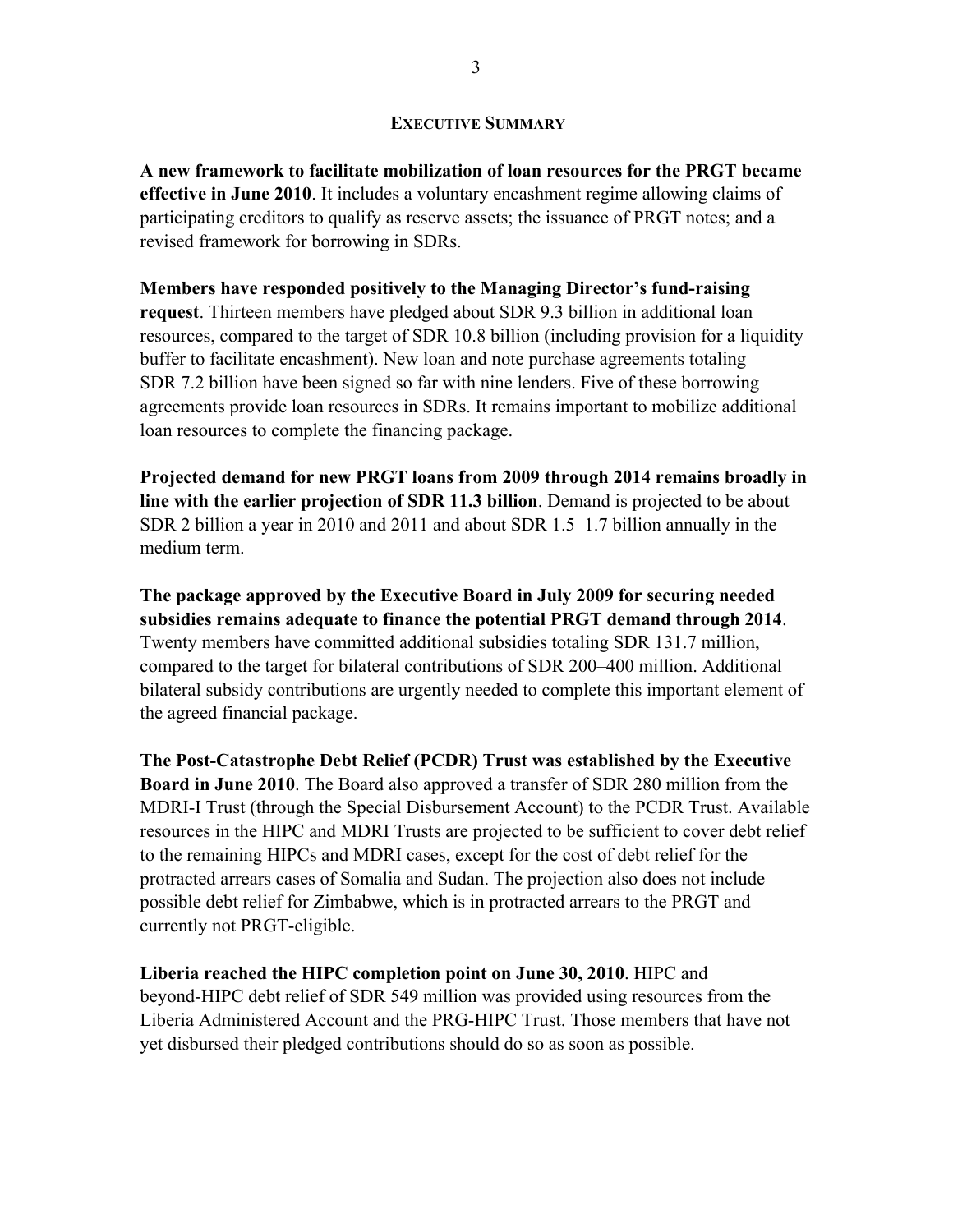## **I. INTRODUCTION1**

1. **This paper reviews the status of financing for the Fund's concessional lending and debt relief for low-income countries (LICs)**. **<sup>2</sup>** It is based on the latest available data and projections, and it takes into account the pledges made so far in response to the Managing Director's fund-raising request of August 2009.

2. **The paper is organized as follows**. Section II describes progress with implementing the recent reform of the Fund's concessional lending instruments and the associated financing framework, adopted in July 2009 and March 2010. Section III on the financing of PRGT operations begins by reviewing the projected financing needs established in July 2009 in light of recent commitments under the PRGT, and then considers the status of loan and subsidy resources, before discussing developments in the PRGT Reserve Account. Section IV provides updates on the subsidization of emergency assistance, while Section V describes the financing and operations of the recently established Post-Catastrophe Debt Relief Trust. Section VI presents the developments on the financing of debt relief under the HIPC and MDRI.

## **II. LIC FACILITIES AND FINANCING FRAMEWORK**

3. **The reform of the IMF's LIC facilities adopted in July 2009 became effective in**  early-January 2010.<sup>3</sup> A temporary waiver of interest payments on the Fund's concessional lending is in effect through end-2011. Since January, lending commitments to LICs have been approved under all three PRGT facilities—the Extended Credit Facility (ECF), the Standby Credit Facility (SCF), and the Rapid Credit Facility (RCF). Loan resources have also been made available through all loan accounts of the PRGT, while subsidy resources—including those earmarked in the Special Subsidy Accounts—are available for PRGT lending (Figure 1). In addition, the earmarked resources in the ESF Subsidy Account were depleted fully and this Account was subsequently closed on May 1, 2010. Resources in the ECF Subsidy Account can be used to meet the subsidy needs of the existing ESF loans.

<sup>&</sup>lt;sup>1</sup> This paper was prepared by a staff team led by Robert Powell and comprising Patrick Njoroge, Fang Yang, Yan Sun, Sandra Marcelino, and Eugen Tereanu (all FIN).

<sup>&</sup>lt;sup>2</sup> The decisions adopting both the PRG-HIPC Trust and MDRI Trust Instruments require that the Executive Board conduct semi-annual reviews of the financing of these Trusts (Decision No. 11436-(97/10), adopted February 4, 1997, as amended; and Decision No. 13588-(05/99), adopted November 23, 2005, and effective on January 5, 2006). Starting in 2002, staff has updated the Board regularly on the mobilization of resources for the subsidization of emergency assistance.

<sup>&</sup>lt;sup>3</sup> The framework became effective on January 7, 2010.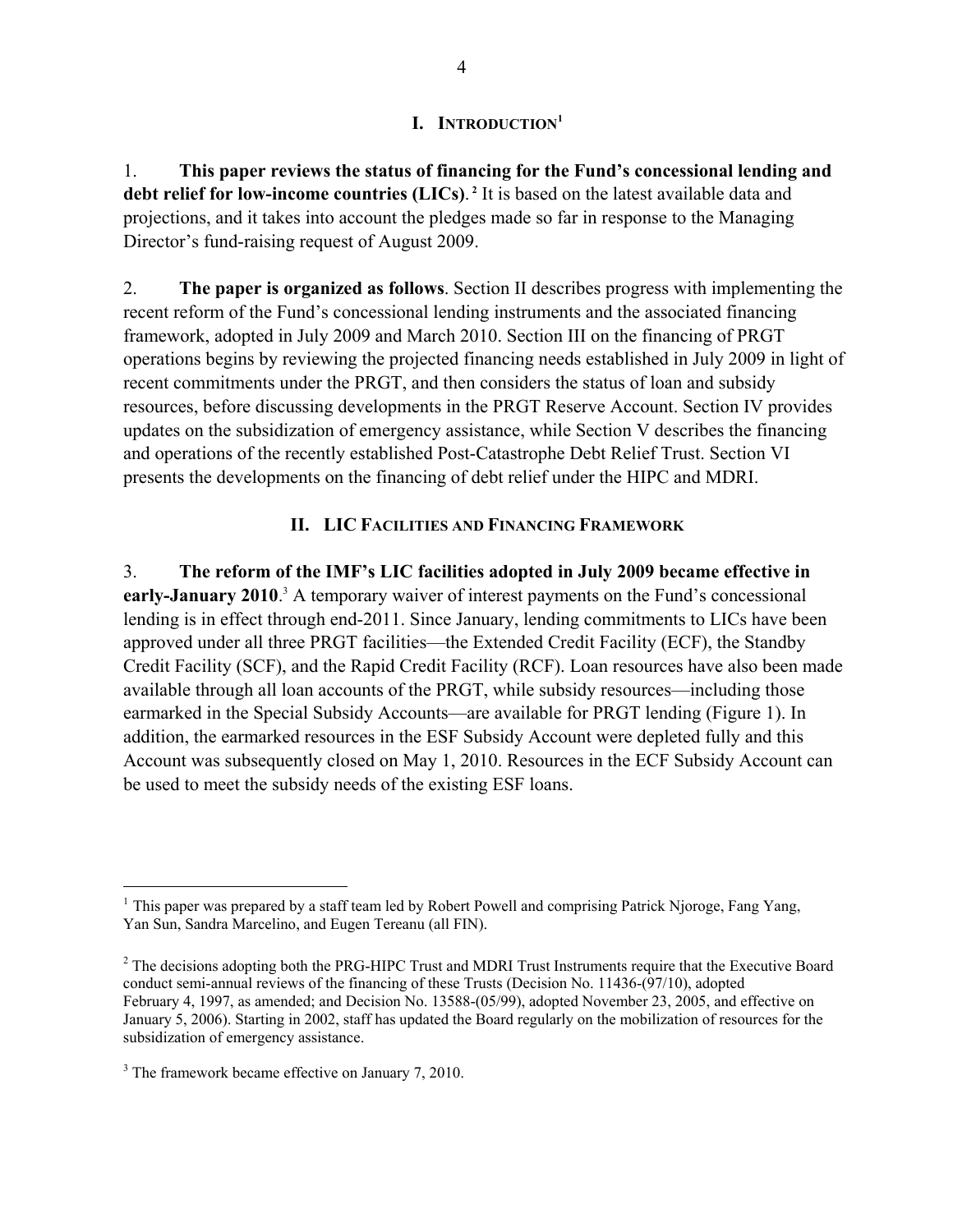

4. **A new framework to facilitate the mobilization of loan resources was endorsed by**  the Executive Board in March 2010, and became effective on June 1, 2010.<sup>4</sup> It includes: a voluntary encashment regime allowing claims of participating creditors under loan and note purchase agreements to qualify as reserve assets; the mobilization of loan resources through the issuance of PRGT notes; the option to lend to the PRGT at shorter maturities than under traditional loan agreements, provided that the Fund has the discretion to unilaterally extend the maturities for additional periods up to the maturity dates for the corresponding PRGT loan disbursements; and a differentiated approach to interest rates on borrowing in SDRs and borrowing in currencies. This new framework accommodates the willingness of some creditors to lend to the PRGT in SDRs. The framework became effective when consents were received from all current lenders to the Loan Accounts of the PRGT.

5. **A framework for updating the list of PRGT-eligible members, adopted by the Executive Board in January 2010, became effective in April 2010.<sup>5</sup> Based on the new criteria,** Albania, Angola, Azerbaijan, India, Sri Lanka and Pakistan graduated from PRGT-eligibility. These changes to the list of PRGT-eligible countries do not have a significant impact on the projected demand for the Fund's concessional resources, as the graduating countries had not previously been expected to request concessional resources.

<sup>4</sup> See Decision No. 14593-(10/41), adopted April 21, 2010.

<sup>&</sup>lt;sup>5</sup> See *Eligibility to Use the Fund's Facilities for Concessional Financing* (1/11/10), and Public Information Notice No. 10/16 (2/1/10).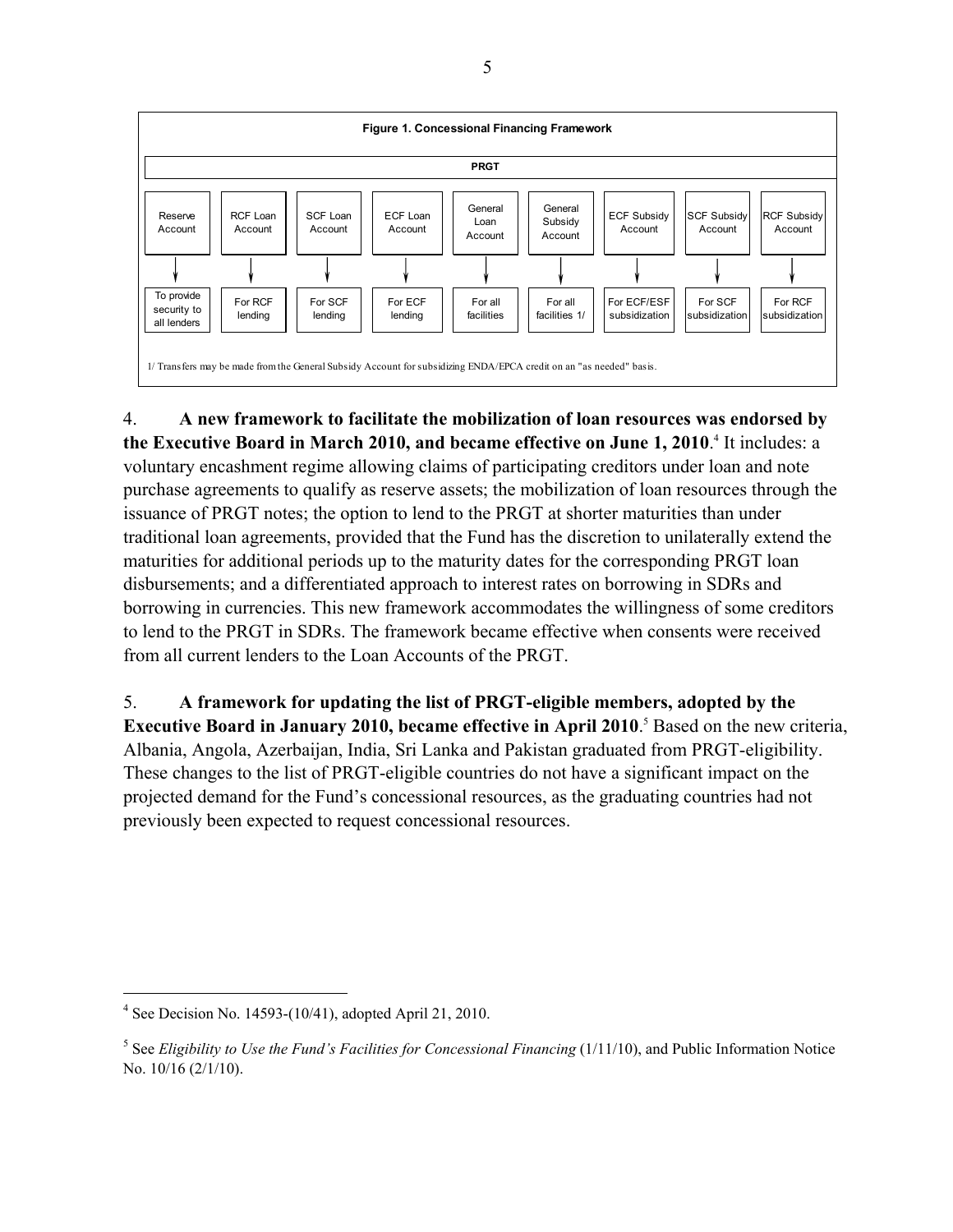6. **An essential element of the 2009 LIC reforms is the financing package that was approved to boost the Fund's concessional lending to SDR 11.3 billion through 2014**. This package envisaged new loan contributions of SDR 9 billion to meet projected demand. Following the Board's endorsement of the creation of a voluntary encashment regime that requires a liquidity buffer of 20 percent, the target for the mobilization of new loan resources was raised to SDR 10.8 billion. The financing package also included new subsidy resources of SDR 1.5 billion (end-2008 NPV terms). Most of the additional subsidies are to be financed from the Fund's internal resources—including transfers from the PRGT Reserve Account, delaying reimbursement of the General Resources Account (GRA) for PRGT administrative costs, and use of resources linked to gold sales. New bilateral subsidy contributions of SDR 200–400 million (end-2008 NPV terms) are also required to complete the financing package. In August 2009, the Managing Director approached a wide spectrum of the membership to mobilize the necessary loan and subsidy resources.

## **III. FINANCING OF PRGT OPERATIONS**

## **A. Projected Financing Needs**

7. **New commitments in 2010 are projected to be about SDR 2.0 billion, down from SDR 2. 5 billion in 2009**. However, significant uncertainties surround this projection—in particular; it is highly sensitive to the timing of prospective requests from members with large quotas and of the recovery following the global financial crisis. New PRGT commitments during the first eight months of 2010 amounted to SDR 1.1 billion (Table 1 and Figure 2). This included: (i) SDR 956.5 million for twelve new ECF arrangements; (ii) augmentations totaling SDR 107.3 million under four existing ECF arrangements; (iii) RCF financing of SDR 28.5 million for one member; and (iv) SDR 12.5 million for one SCF arrangement.

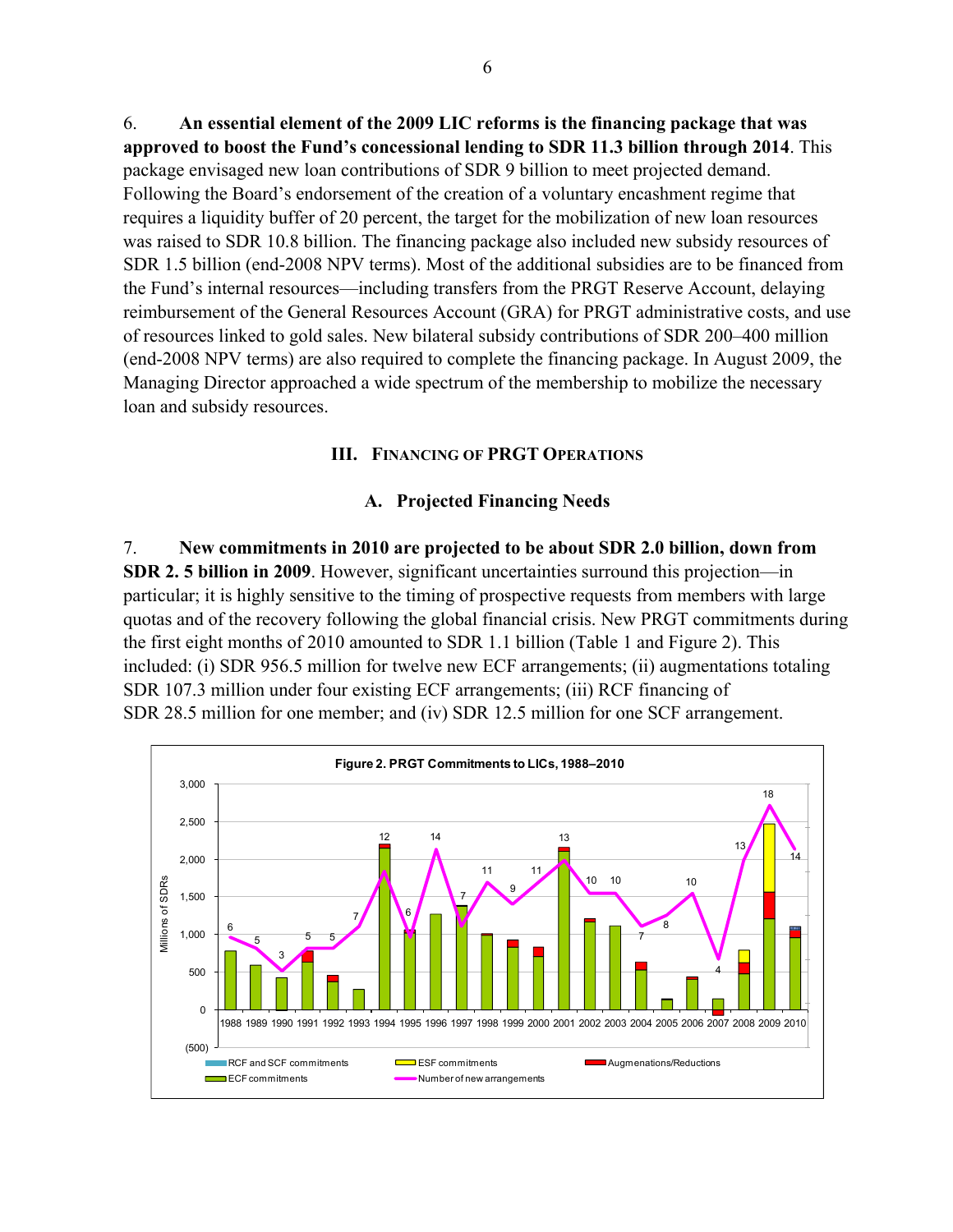| Country                     | Board approval | Amount | Country                     | Board approval | Amount  |
|-----------------------------|----------------|--------|-----------------------------|----------------|---------|
| <b>New ECF arrangements</b> |                | 956.5  | <b>ECF</b> augmentations    |                | 107.3   |
| Moldova                     | $Jan-10$       | 184.8  | Haiti                       | $Jan-10$       | 65.5    |
| Malawi                      | Feb-10         | 52.1   | The Gambia                  | $Feb-10$       | 4.7     |
| Mauritania                  | Mar-10         | 77.3   | Tajikistan                  | $Jun-10$       | 26.1    |
| Grenada                     | Apr-10         | 8.8    | Togo                        | $Jun-10$       | 11.0    |
| Guinea-Bissau               | May-10         | 22.4   |                             |                |         |
| Lesotho                     | $Jun-10$       | 41.9   |                             |                |         |
| Burkina Faso                | $Jun-10$       | 46.2   | <b>RCF disbursements</b>    |                | 28.5    |
| <b>Benin</b>                | $Jun-10$       | 74.3   | Nepal                       | $May-10$       | 28.5    |
| Armenia                     | $Jun-10$       | 133.4  |                             |                |         |
| Sierra Leone                | $Jul-10$       | 31.1   |                             |                |         |
| Haiti                       | $Jul-10$       | 41.0   | <b>New SCF arrangements</b> |                | 12.5    |
| Yemen                       | $Jul-10$       | 243.5  | Solomon Islands             | $Jun-10$       | 12.5    |
| Total                       |                |        |                             |                | 1,104.8 |

(In millions of SDRs, as of end-August, 2010) Table 1. New PRGT Commitments to LICs in 2010

8. **Overall medium term demand projections through 2014 remain unchanged**. It is now projected that commitments in 2011 could amount to SDR 2.0 billion, slightly higher than previous estimates. This is based on the country-by-country information provided by area departments, which indicate that some requests that were expected previously in 2010 are now likely to be received in 2011. Over the medium term, staff continues to project an annual average demand of about SDR 1.5–1.7 billion, double the long-term historical average of SDR 0.7 billion. On this basis, the overall financing needs for 2009–14 would remain at about SDR 11.3 billion, in line with the approved financing package (Table 2). $<sup>6</sup>$ </sup>

Actual annual average Actual 2000-08 1/ 2009 In billions of SDR 0.7 2.5 2.0 2.0 4.9 **11.3** In billions of US\$ 2/ 1.0 3.7 3.0 3.0 7.4 **17.0** 2011-14 In billions of SDR 0.7 2.5 2.5 6.4 **11.3** In billions of US\$ 2/ 1.0 3.7 3.7 9.6 **17.0** 2012-14 *Memorandum item: Projections of April 20, 2010* Commitments 2010 2011 **Total 2009-14**

Table 2. Projections of Concessional Lending to LICs through 2014

1/ Excluding the very high level of lending committed to Pakistan in the aftermath of 9/11, and to Liberia in 2008 following arrears clearance.

2/ Assuming exchange rate of US\$1.5 per SDR.

<sup>&</sup>lt;sup>6</sup> These projections do not take into account the three protracted arrears cases (Somalia, Sudan, and Zimbabwe). Zimbabwe has protracted arrears to the PRGT and was removed from the list of PRGT-eligible countries. See Press Release No. 01/40 (9/25/01).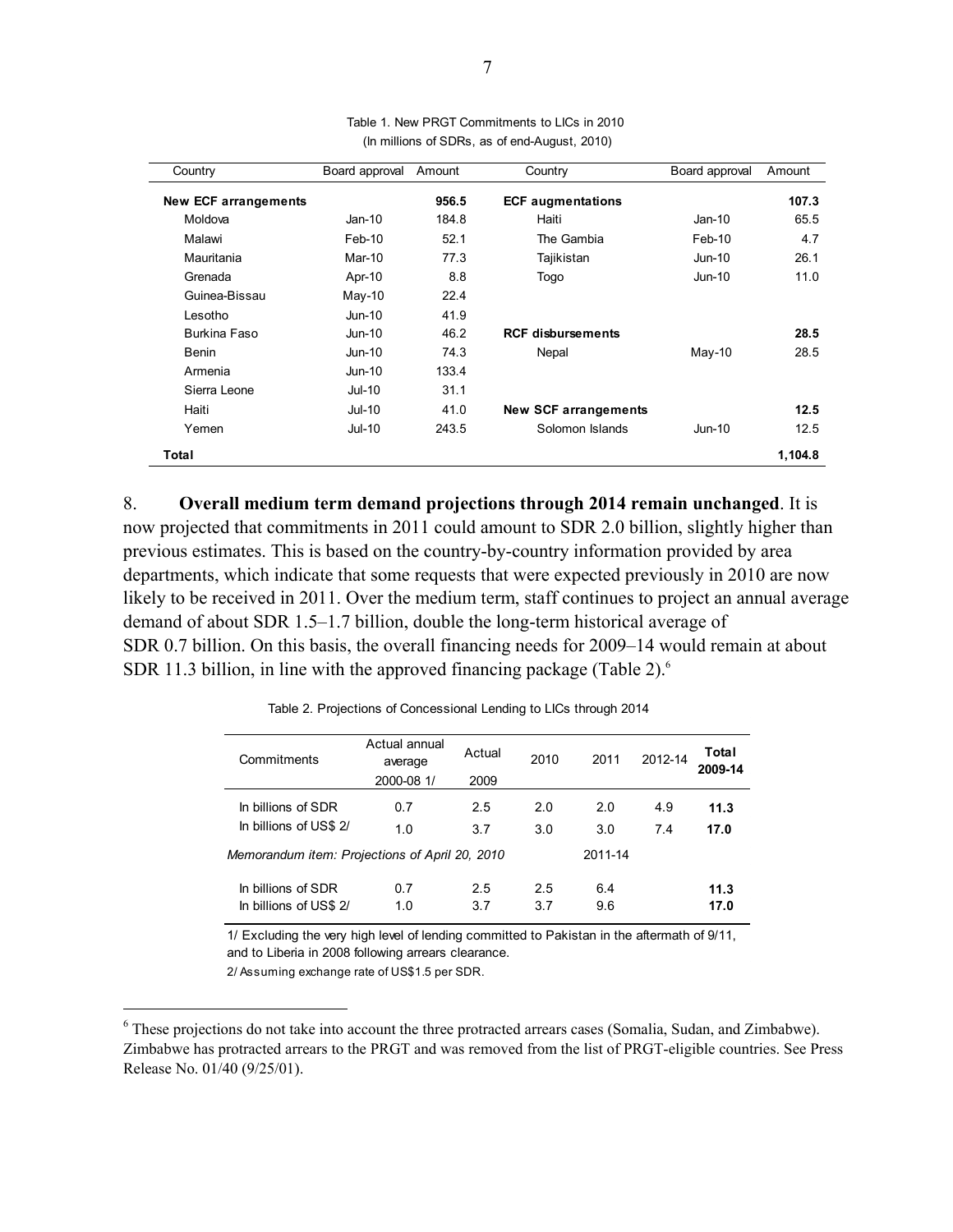#### **B. Loan Resources**

9. **Members have responded positively to the Managing Director's fund-raising request**. Thirteen members have pledged about SDR 9.3 billion in additional loan resources, of which SDR 7.2 billion have so far been secured through borrowing agreements with nine members (Table 3). Of the secured loan resources, SDR 3.2 billion was through traditional Loan Agreements, and SDR 3.9 billion through Note Purchase Agreements (NPAs) under the recently established framework. The bulk of these resources were made available to the General Loan Account (GLA) and the ECF Loan Account—SDR 4.7 billion and SDR 2.1 billion, respectively, while the SCF and RCF Loan Accounts each received SDR 0.15 billion.

10. **The new PRGT borrowing agreements have elements of the recently approved**  modified framework for mobilizing bilateral loan resources.<sup>7</sup> Four members—China, France, Japan, and the United Kingdom—have included in their borrowing agreements participation in the encashment regime of the PRGT, which will enable their claims to be readily repayable in case of balance of payments need. In addition, these four borrowing agreements have shorter maturities than under traditional loan agreements. In all cases, the Fund, at its sole discretion, can extend the maturities for additional periods up to the maturity dates for the corresponding loan disbursements under the facility of the Trust. The borrowing agreements with China, Japan, and the United Kingdom were in the form of NPAs. In total, five of the new borrowing agreements provide loan resources in SDRs and all these contributors have voluntary SDR trading arrangements. As of September 3, 2010, no drawings have been made under these new SDR borrowing arrangements.<sup>8</sup>

<sup>&</sup>lt;sup>7</sup> See Decision No. 14593-(10/41), adopted April 21, 2010.

<sup>&</sup>lt;sup>8</sup> New borrowing agreements that will provide resources in SDRs are with the following creditors: the Bank of Spain; Banque de France; the People's Bank of China; the Government of Japan; and the Government of the United Kingdom.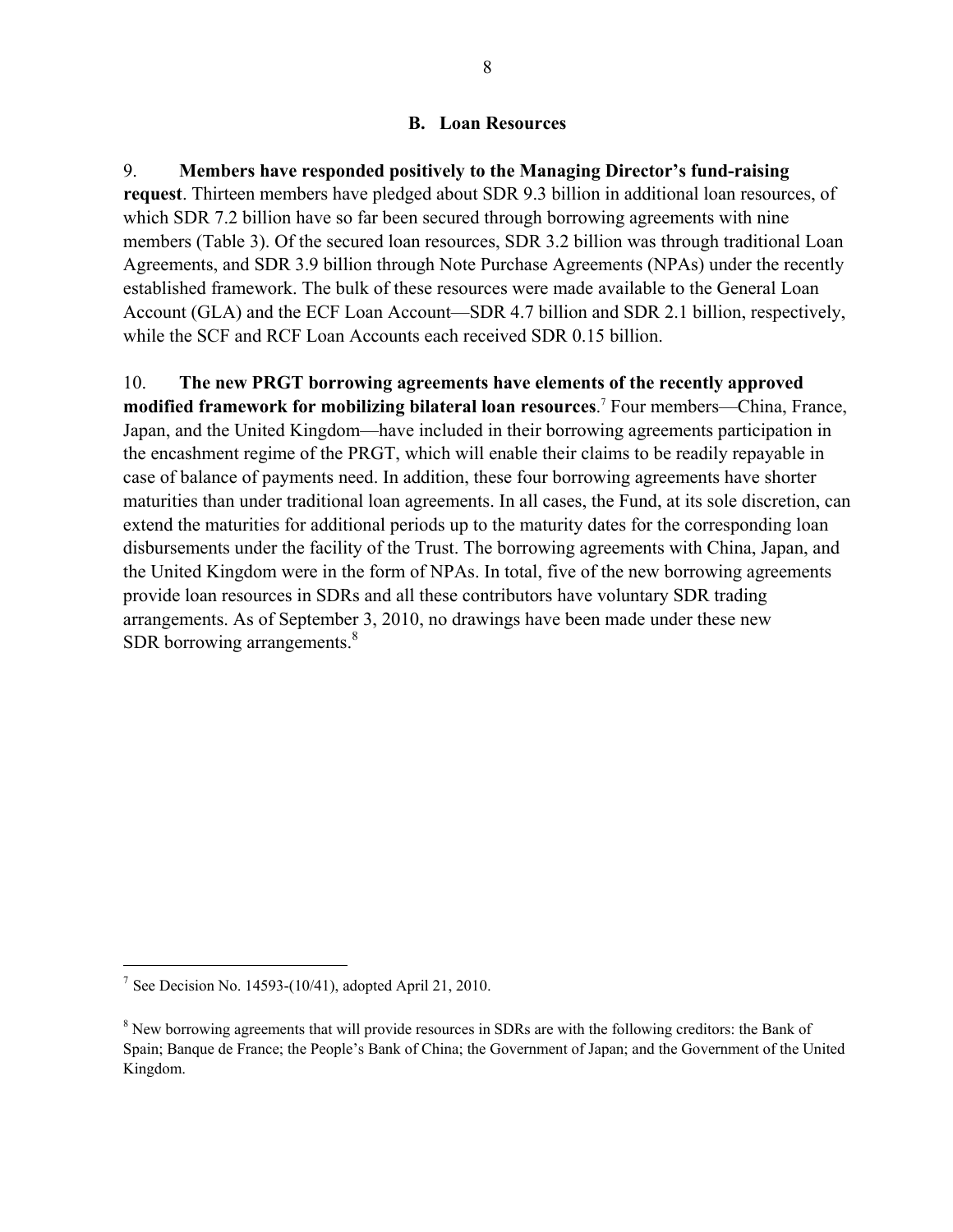|                    | Amount | <b>Effective Date</b> | Media      | Type       |            |           | <b>Account Encashment Shorter Maturity</b> |
|--------------------|--------|-----------------------|------------|------------|------------|-----------|--------------------------------------------|
| Effective          | 7,161  |                       |            |            |            |           |                                            |
| Canada             | 500    | 3/5/2010              | <b>USD</b> | Loan       | <b>GLA</b> | No        | <b>No</b>                                  |
| China              | 800    | 9/3/2010              | <b>SDR</b> | <b>NPA</b> | <b>ECF</b> | Yes       | Yes                                        |
| Denmark            | 200    | 1/28/2010             | <b>USD</b> | Loan       | <b>GLA</b> | No        | No                                         |
| France             | 1,328  | 9/3/2010              | <b>SDR</b> | Loan       | <b>ECF</b> | Yes       | Yes                                        |
| Japan              | 1,800  | 9/3/2010              | <b>SDR</b> | <b>NPA</b> | <b>GLA</b> | Yes       | Yes                                        |
| <b>Netherlands</b> | 500    | 7/27/2010             | <b>EUR</b> | Loan       | <b>GLA</b> | No        | No                                         |
| Norway             | 300    | 6/25/2010             | <b>USD</b> | Loan       | SCF, RCF   | No        | <b>No</b>                                  |
| Spain              | 405    | 12/17/2009            | <b>SDR</b> | Loan       | <b>GLA</b> | <b>No</b> | No                                         |
| U.K.               | 1,328  | 9/3/2010              | <b>SDR</b> | <b>NPA</b> | <b>GLA</b> | Yes       | Yes                                        |
| Pledged            | 2,150  |                       |            |            |            |           |                                            |
| Belgium            | 350    |                       |            |            |            |           |                                            |
| Italy              | 800    |                       |            |            |            |           |                                            |
| Korea              | 500    |                       |            |            |            |           |                                            |
| Switzerland        | 500    |                       |            |            |            |           |                                            |
| Total              | 9,311  |                       |            |            |            |           |                                            |

Table 3. New Commitments of Loan Resources to the PRGT (In millions of SDRs; as of September 3, 2010)

11. **Uncommitted PRGT loan resources, including the recently secured resources, stood at about SDR 6.2 billion as of September 3, 2010**. Specifically, available uncommitted resources of the GLA and the Special Loan Accounts (SLA) for the ECF, RCF and SCF amounted to SDR 3.8 billion, SDR 2.1 billion, SDR 0.15 billion, and SDR 0.14 billion, respectively. These loan resources will be sufficient to cover projected demand beyond 2012. Regarding the sequencing of disbursements from the various loan accounts, the PRGT Instrument provides that resources of the SLAs will be drawn first for disbursements under the respective facilities, and the resources in the GLA will be used for a facility only when resources in the relevant SLA are exhausted. In addition, staff will manage disbursements under borrowing agreements of contributors participating in the encashment regime in a manner that preserves a sufficient liquidity buffer for the encashment regime to be operational.

12. **It is important that existing pledges of new loans be finalized and new pledges be made to complete the loan package**. In order to support the projected concessional lending of SDR 11.3 billion through 2014 and also provide a liquidity buffer for new loan contributions under the voluntary encashment regime, new loan contributions are targeted at SDR 10.8 billion. It is therefore imperative that the remaining pledged resources of SDR 2.2 billion be secured, and that further pledges of about SDR 1.5 billion be mobilized quickly to complete the package (Table 4).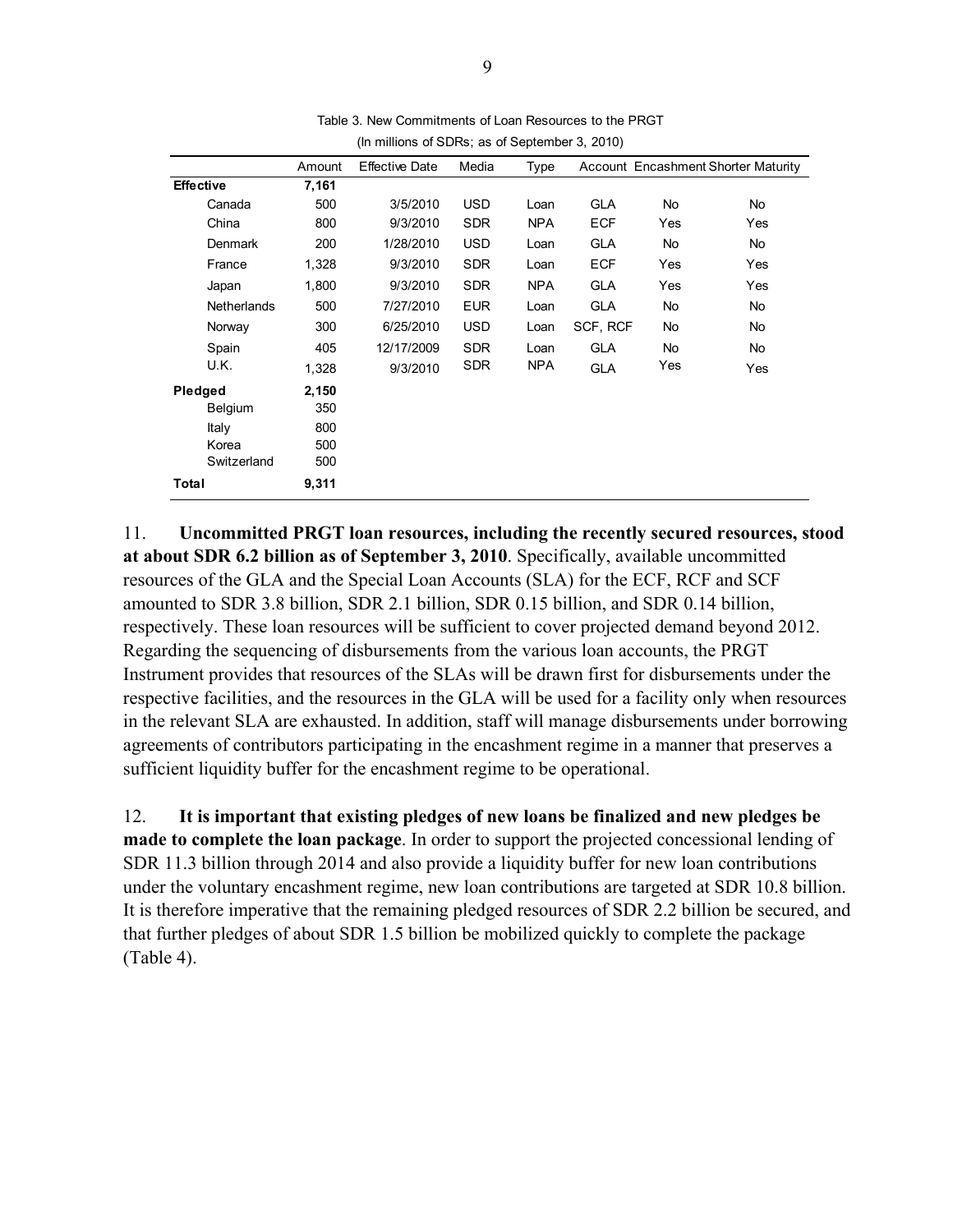| Table 4. PRGT Loan Resources Mobilization      |
|------------------------------------------------|
| (In billions of SDRs; as of September 3, 2010) |

| Target for loan resource mobilization<br>of which: initial target | 10.8<br>9.0 |
|-------------------------------------------------------------------|-------------|
| liquidity buffer needed                                           | 1.8         |
| Loan Resources Secured 1/                                         | 7.2         |
|                                                                   |             |
| Additional resources required                                     | 3.6         |
| Memorandum items:                                                 |             |
| Loan resources pledged but not yet available                      | 22          |
|                                                                   |             |

1/ Secured through Loan Agreements with Canada, Denmark, France, the Netherlands, Norway and Spain and through Note Purchase Agreements with China, Japan and the U.K..

#### **C. Subsidy Resources**

13. **At end-June 2010, available PRGT subsidy resources amounted to SDR 1.4 billion, excluding contributions received or committed in the context of the current fund-raising effort**. 9 This amount includes all contributions pledged during the 2005 ESF fund-raising exercise, including pending amounts of SDR 66 million that are expected to be received (Table 5). However, it excludes SDR 32 million pledged during earlier fund-raising that donors have not yet provided (Table 6). On this basis, since it is estimated that about SDR 0.9 billion will be needed to subsidize existing PRGT commitments, SDR 0.5 billion is currently available to subsidize new lending.

<sup>&</sup>lt;sup>9</sup> This amount also excludes the internal resources approved as part of the financing package of July 2009, under which it was agreed that: (i) the equivalent of SDR 0.62 billion (end-2008 NPV terms) may be transferred from the Reserve Account to the General Subsidy Account for the subsidization of the Fund's lending under the PRGT; (ii) for the financial years 2010 to 2012, no reimbursement shall be made to the General Resources Account from the Reserve Account of the PRGT for the cost of administering the PRGT. The estimated cost of administering the PRGT shall be transferred after the end of each such financial year from the PRGT Reserve Account (through the Special Disbursement Account) to the General Subsidy Account of the PRGT; and (iii) the use of SDR 0.5-0.6 billion (end-2008 NPV terms) linked to gold sales. See Public Information Notice No. 09/94 (7/29/09).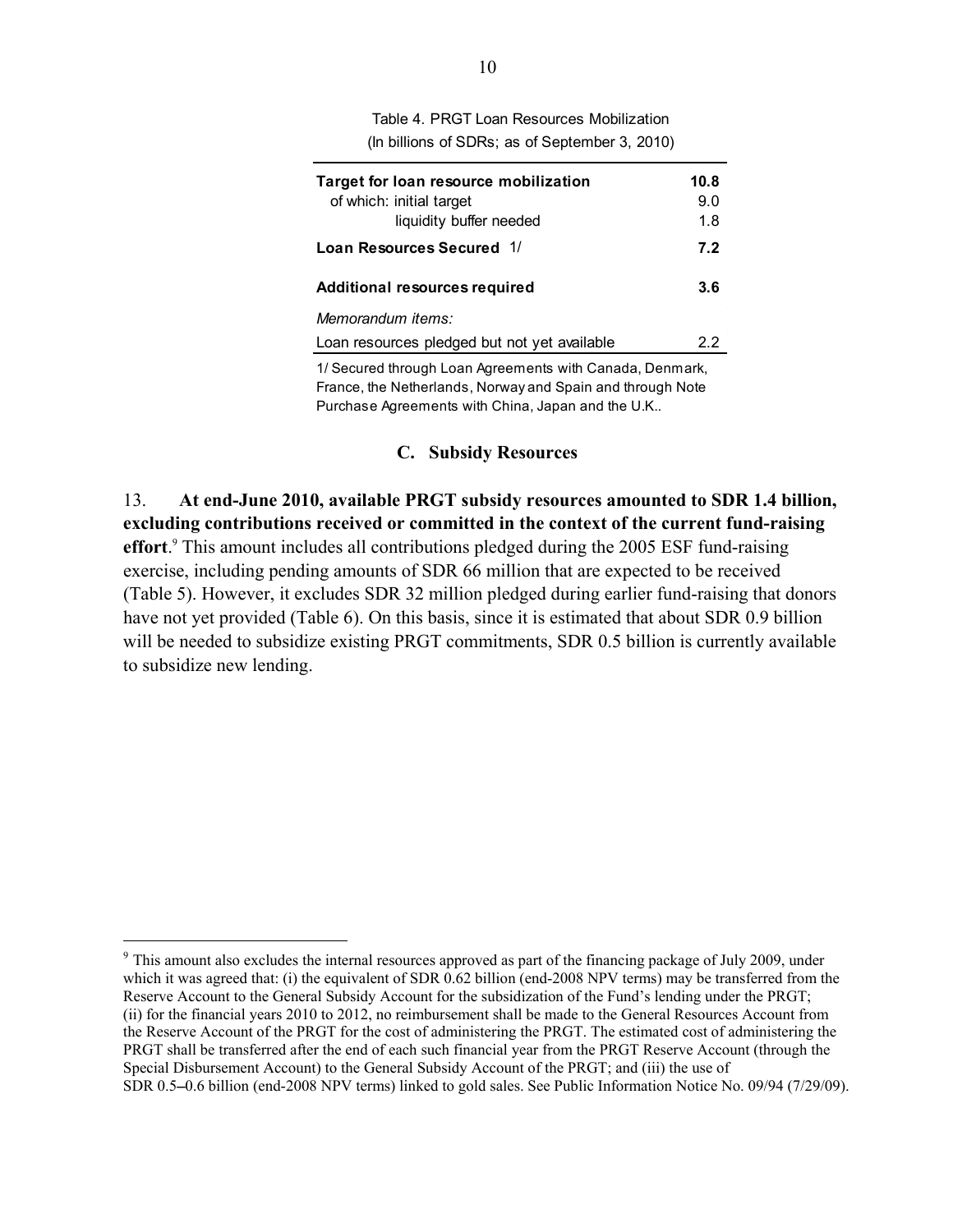|                     | Form of contribution |            | Contribution pledged |  | Contribution received |                  |
|---------------------|----------------------|------------|----------------------|--|-----------------------|------------------|
|                     |                      |            | (Amount)             |  | (SDR equivalent) 1/   | (SDR equivalent) |
| Canada              | Grant                | CAN\$      | 25.0                 |  | 14.3                  | 15.0             |
| France              | Concessional loan    | <b>SDR</b> | 20.021               |  | 20.021                | 0.0              |
| Iceland             | Grant                | ISK.       | 10.2                 |  | 0.1                   | 0.1              |
| Japan               | Grant                | <b>SDR</b> | 20.0                 |  | 20.0                  | 17.0             |
| Norway              | Grant                | <b>SDR</b> | 24.7                 |  | 24.7                  | 16.3             |
| Oman                | Grant                | <b>SDR</b> | 3.0                  |  | 3.0                   | 2.2              |
| Russian Federation  | Grant                | <b>SDR</b> | 30.0                 |  | 30.0                  | 30.0             |
| Saudi Arabia        | Investment agreement | <b>SDR</b> | $40.0 \frac{3}{3}$   |  | $40.0 \frac{3}{1}$    | 5.6              |
| Spain               | Grant                | <b>SDR</b> | 5.3                  |  | 5.3                   | 5.3              |
| Trinidad and Tobago | Deposit agreement    | <b>SDR</b> | $0.8 \frac{3}{2}$    |  | $0.8 \frac{3}{3}$     | 0.3              |
| United Kingdom      | Grant                | £          | 50.0                 |  | 53.1                  | 53.1             |
| Total               |                      |            |                      |  | 211.3                 | 144.8            |

Table 5. ESF Subsidy Contributions (In millions of currency units; end-July 2010)

1/ Calculated using the exchange rates as of end-July 2010.

2/ To be generated from the concessional loan as an implicit subsidy.

3/ Reflecting net investment income (in end-2005 NPV terms) to be generated from investment/deposit agreements.

| Venezuela         | 20.4 | Dominican Republic | 0.5  |  |  |
|-------------------|------|--------------------|------|--|--|
| Argentina 1/      | 6.4  | Lebanon            | 0.4  |  |  |
| Gabon 1/          | 1.9  | Grenada            | 0.1  |  |  |
| Trinidad & Tobago | 1.6  | Vanuatu            | 0.1  |  |  |
| <b>Bahrain</b>    | 0.9  | Maldives           | 0.01 |  |  |
|                   |      | Total              | 32.2 |  |  |
|                   |      |                    |      |  |  |

Table 6. PRG-HIPC Trust – Pending Contributions (In millions of SDRs "as needed"; end-June 2010)

1/ Remaining balances.

14. **The financing package approved in July 2009 remains adequate to ensure the availability of resources to subsidize the projected new lending through 2014**. As envisaged, this package would secure additional subsidy resources of SDR 1.5 billion (end-2008 NPV terms), needed to meet demand of SDR 11.3 billion through 2014 and also allow the self-sustained subsidization capacity of PRGT lending by the Reserve Account beyond 2014 to remain at about SDR 0.7 billion.

15. **Members have responded positively to the Managing Director's request for subsidy resources, but significant additional bilateral pledges are still needed**. So far, 20 members have agreed to contribute a total of SDR 131.7 million in subsidy resources (Table 7). They include traditional as well as nontraditional donors, and several are emerging market countries. It is urgent that additional pledges of subsidy resources be forthcoming to reach the target for bilateral contributions and complete the financing package as approved by the Board in July 2009.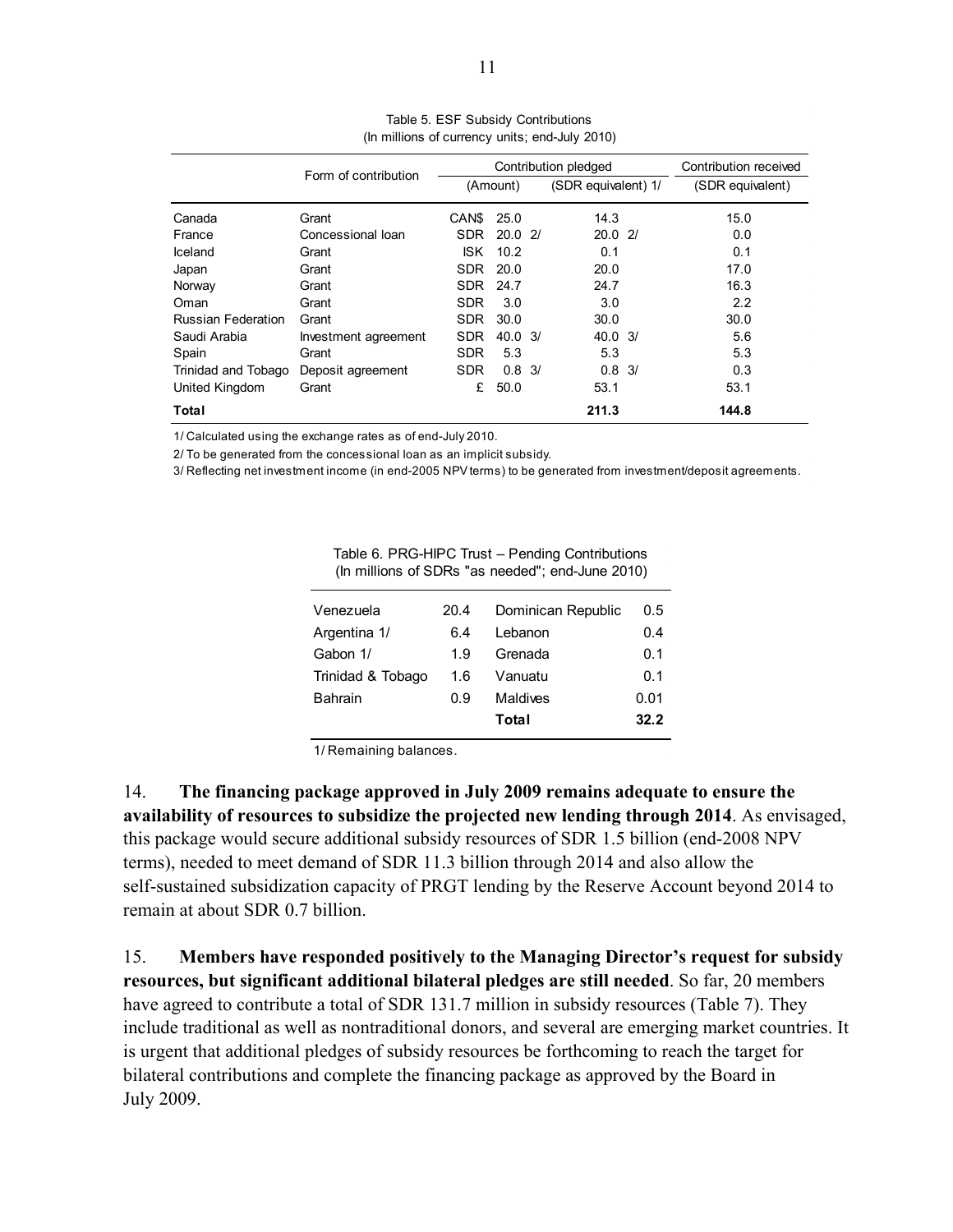|    |                     | Contributions pledged |                   |  |  |  |  |
|----|---------------------|-----------------------|-------------------|--|--|--|--|
|    |                     | Amount                | SDR equivalent 1/ |  |  |  |  |
| 1  | Algeria             | SDR 2.3               | 2.3               |  |  |  |  |
| 2  | Argentina           | <b>SDR 3.9</b>        | 3.9               |  |  |  |  |
| 4  | Australia           | A\$30                 | 17.6              |  |  |  |  |
| 3  | Austria             | <b>SDR 3.9</b>        | 3.9               |  |  |  |  |
| 5  | <b>Botswana</b>     | SDR 0.2               | 0.2               |  |  |  |  |
| 6  | Canada              | CAN\$40 and SDR 2.8   | 28.5              |  |  |  |  |
| 7  | Denmark             | <b>DKK 30</b>         | 3.6               |  |  |  |  |
| 8  | Italy               | SDR 22.1              | 221               |  |  |  |  |
| 9  | Korea               | <b>SDR 8.8</b>        | 8.8               |  |  |  |  |
| 10 | Kuwait              | US\$3.9               | 2.6               |  |  |  |  |
| 11 | Malta               | SDR 0.2               | 0.2               |  |  |  |  |
| 12 | Netherlands         | <b>SDR 9.5</b>        | 9.5               |  |  |  |  |
| 13 | Peru                | <b>SDR 1.2</b>        | $1.2$ 2/          |  |  |  |  |
| 14 | Philippines         | <b>SDR 1.9</b>        | 1.9               |  |  |  |  |
| 15 | Qatar               | <b>SDR 0.6</b>        | 0.6               |  |  |  |  |
| 16 | Spain               | <b>SDR 9.0</b>        | 9.0               |  |  |  |  |
| 17 | Sweden              | <b>SEK 50</b>         | 4.6               |  |  |  |  |
| 18 | Switzerland         | <b>SFr 16</b>         | 10.0              |  |  |  |  |
| 19 | Trinidad and Tobago | SDR 0.6               | 0.6               |  |  |  |  |
| 20 | Uruguay             | <b>SDR 0.6</b>        | 0.62/             |  |  |  |  |
|    | Total               |                       | 131.7             |  |  |  |  |

Table 7. New Subsidy Commitments to the PRGT (In millions of currency units; as of September 3, 2010)

1/ Calculated using the exchange rates as of September 3, 2010. 2/ Reflecting net investment income (in end-2008 NPV terms) to be generated from deposit agreements that are already effective.

#### **D. PRGT Reserve Account**

16. **The PRGT Reserve Account will continue to provide adequate security to PRGT lenders and note purchasers**. The Account has been financed by reflows of Trust Fund and Structural Adjustment Facility (SAF) repayments, and investment returns on the balances held in the Account. The Trust can tap these resources temporarily to meet its obligations in the event of a delayed payment by a borrower under any facility of the Trust. The balance in the Reserve Account stood at SDR 3.9 billion at end-June 2010, representing a substantial multiple of the projected PRGT loan repayments falling due over the next 12 months and about 75 percent of total PRGT obligations (Appendix Table 4).<sup>10</sup> It is estimated that the Reserve Account will continue to provide a loan coverage ratio of about 40 percent in the medium term, in line with the historical average.

<sup>&</sup>lt;sup>10</sup> This balance includes resources expected to be transferred to the PRGT General Subsidy Account.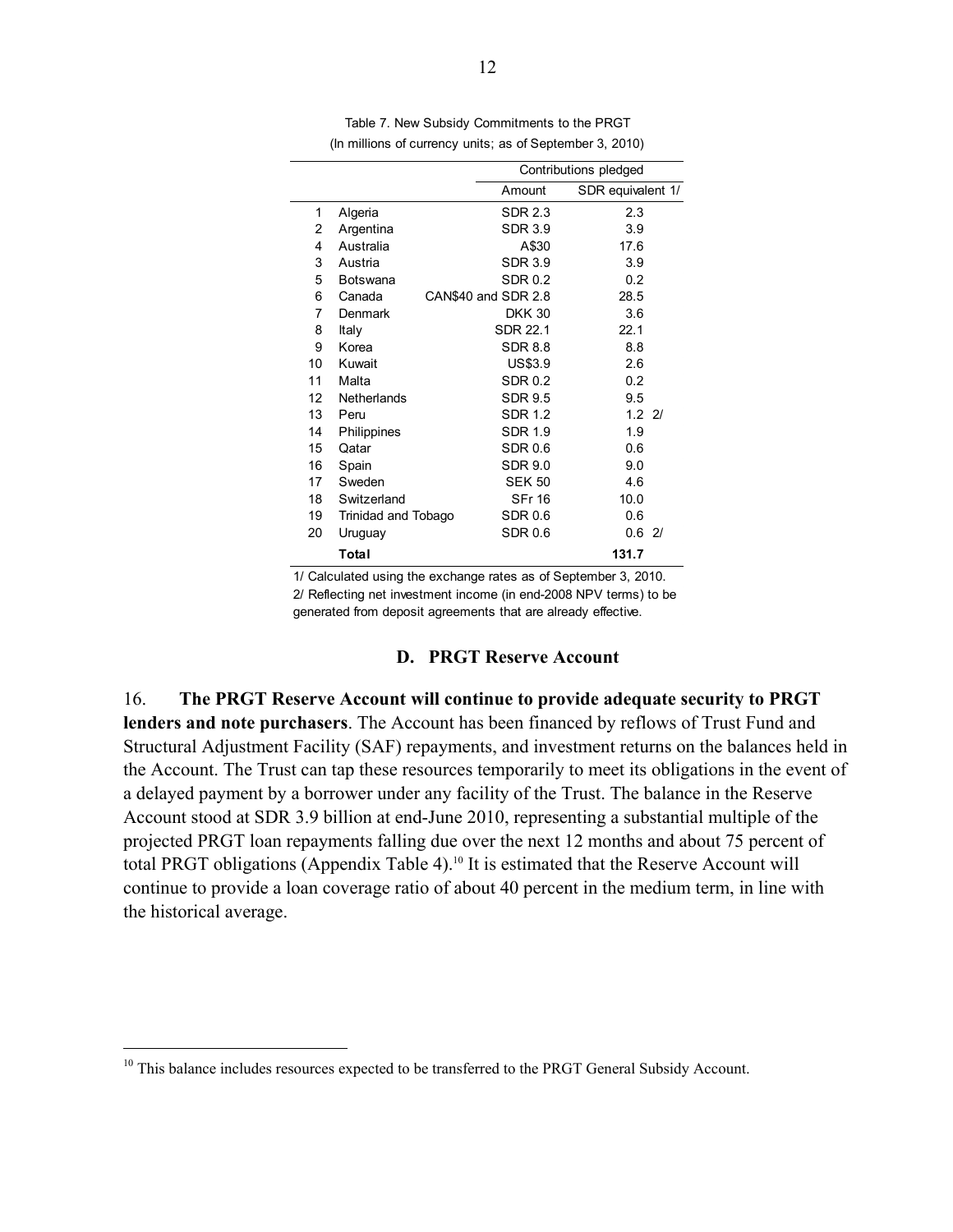17. **It is envisaged that once the available subsidy resources are depleted, the Fund's concessional lending beyond 2014 could be subsidized on a "self-sustained basis" by the resources in the Reserve Account**. Staff projections indicate that the Reserve Account could subsidize annual lending of about SDR 0.7 billion on a sustained basis starting in 2015, in line with earlier estimates and consistent with the financing package adopted in July 2009. However, these projections, including the expected start date for the self-sustained PRGT, are subject to significant uncertainties, including: PRGT demand through 2014; the rate of investment return on the Reserve Account balance; interest rates paid to lenders; the resumption of the reimbursement of the GRA for PRGT administrative expenses; and repayments of overdue Trust Fund, SAF, and PRGT obligations by the protracted arrears cases. Moreover, the framework for the lending on a "self-sustained basis" will need to be revisited at an appropriate time, to ensure that the lending capacity remains in line with expected demand beyond 2014.

## **IV. SUBSIDIZATION OF EMERGENCY ASSISTANCE**

18. **The EPCA/ENDA Administered Subsidy Account is being maintained on an interim basis for the subsidization of EPCA/ENDA credits outstanding on January 7, 2010**. The rate of charge on EPCA/ENDA credits is subsidized to zero percent until end-January 2012, and thereafter to an annual rate of 0.25 percent. Once these outstanding EPCA/ENDA credits are fully repaid (expected by April 2013), the EPCA/ENDA Administered Subsidy Account will be terminated. Contributors will be encouraged at that time to transfer any balances in the account to the PRGT General Subsidy Account (GSA) or one of the special subsidy accounts of the PRGT (Appendix Table 5).

19. **It is estimated that currently available subsidy resources in the EPCA/ENDA Administered Subsidy Account will be sufficient to subsidize the remaining EPCA/ENDA credits**. As of end-June 2010, two PRGT-eligible members had outstanding ENDA credit (Bangladesh and Dominica) amounting to SDR 135 million, and there were no PRGT-eligible members with outstanding EPCA credits. At end-June 2010, available subsidy resources amounted to about SDR 14.2 million. It is estimated that these resources are likely to be sufficient to subsidize the outstanding credits, including providing the additional interest relief through end-January 2012. However, in the event that subsidy resources in the EPCA/ENDA subsidy account were depleted, the PRGT Instrument would allow subsidization of any remaining EPCA/ENDA credits from the PRGT GSA.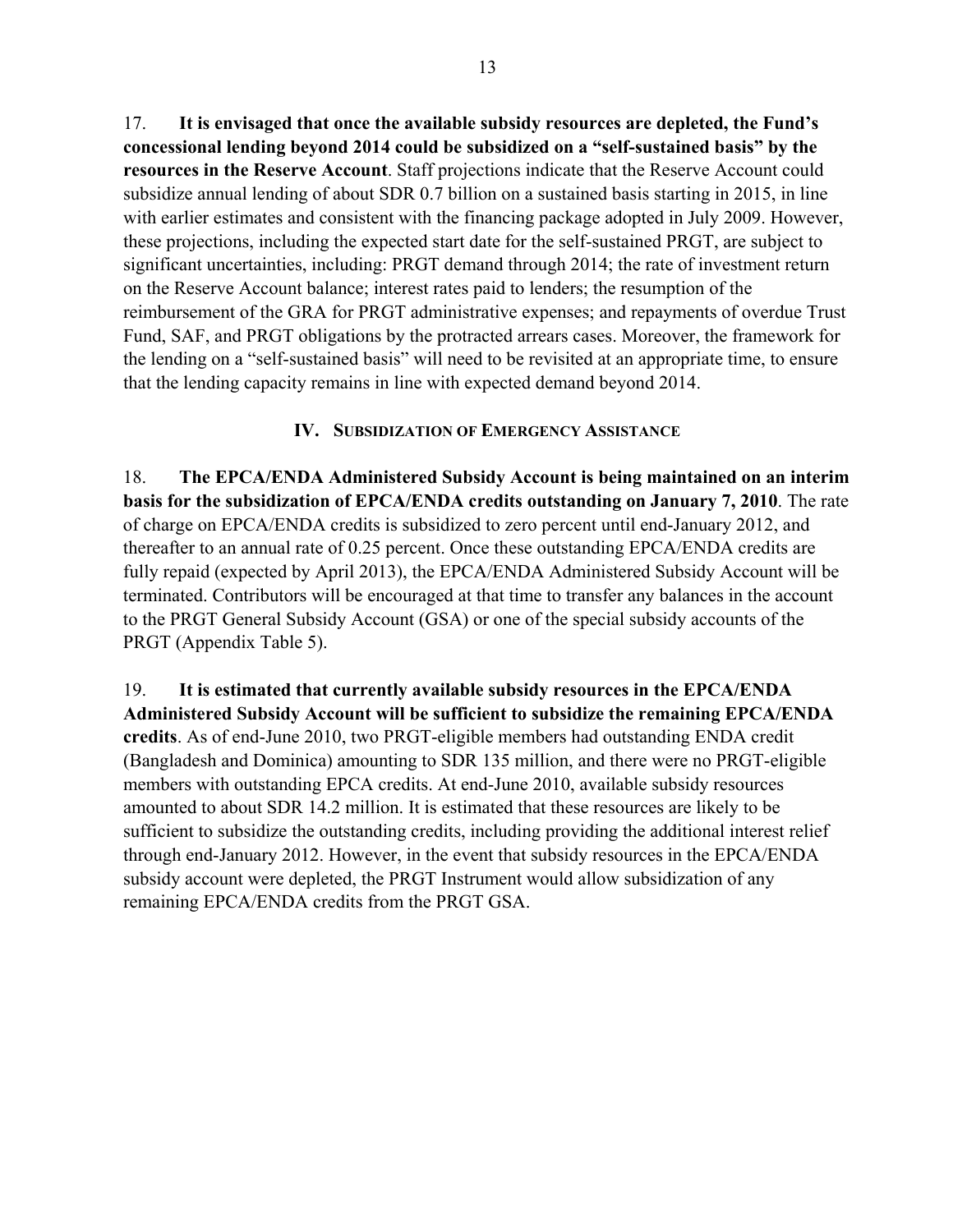## **V. THE POST-CATASTROPHE DEBT RELIEF TRUST**

20. **On June 25, 2010, the Executive Board established a Post-Catastrophe Debt Relief (PCDR) Trust that allows the Fund to join international debt relief efforts to very poor countries hit by the most catastrophic of natural disasters**. **<sup>11</sup>** The PCDR Trust provides exceptional debt relief on eligible debt to help lower income PRGT eligible members meet the exceptional balance of payments needs created by qualifying catastrophic disasters—such as the recent devastating earthquake in Haiti—and the subsequent recovery, complementing fresh donor financing and the Fund's concessional financing through the PRGT.

21. **Following the establishment of the PCDR Trust, SDR 280 million was transferred to the Trust from the MDRI-I Trust (through the Special Disbursement Account)**. The remaining amount in the MDRI-I Trust is expected to be sufficient to cover the debt eligible for assistance from the MDRI-I Trust, while the transferred amount allowed the Fund to join in the international debt relief effort for Haiti and other cases in the future. It is expected that, over time, members will contribute bilateral resources as may be needed to ensure adequate financing of the PCDR Trust for potential future cases.

22. **On July 25, 2010, Haiti received debt relief from the PCDR Trust of SDR 178.1 million to cover its outstanding debt to the Fund (including as Trustee).** Following this operation, available resources in the PCDR Trust amounted to SDR 102 million.

## **VI. FINANCING OF HIPC AND MDRI DEBT RELIEF**

23. **To date, the Fund has provided SDR 5.0 billion of debt relief to eligible countries**. This includes debt relief of SDR 2.5 billion delivered to 36 countries under the HIPC Initiative, SDR 2.3 billion to 29 countries under the MDRI, and SDR 0.1 billion of "beyond-HIPC" debt relief to Liberia (Appendix Tables 6 and 7).<sup>12</sup> Since the last update, Liberia and the Democratic Republic of Congo (DRC) reached the HIPC completion point, one country (Union of the Comoros) reached the HIPC decision point, and two countries (Côte d'Ivoire and Guinea-Bissau) received additional interim HIPC assistance of SDR 6.1 million. As of end-July 2010, a total of 30 countries have reached the completion point. Another six countries have reached the decision point under the enhanced HIPC Initiative and received SDR 30 million of HIPC Initiative interim assistance.

<sup>&</sup>lt;sup>11</sup> See *Proposal for a Post-Catastrophe Debt Relief Trust Fund* (4/22/10), and Public Information Notice No. 10/92 (7/21/10).

<sup>&</sup>lt;sup>12</sup> MDRI and "beyond-HIPC" debt relief have been provided to 28 of the 30 countries that have reached their HIPC completion points, and two non-HIPCs (Cambodia and Tajikistan) with per capita income of US\$380 or less. Afghanistan and Haiti did not receive MDRI debt relief since they did not have MDRI-eligible credits. In the case of the Democratic Republic of Congo, the remaining end-2004 credit that was outstanding at the completion point was fully covered by HIPC Initiative debt relief and, therefore, no resources were used from the MDRI-I Trust.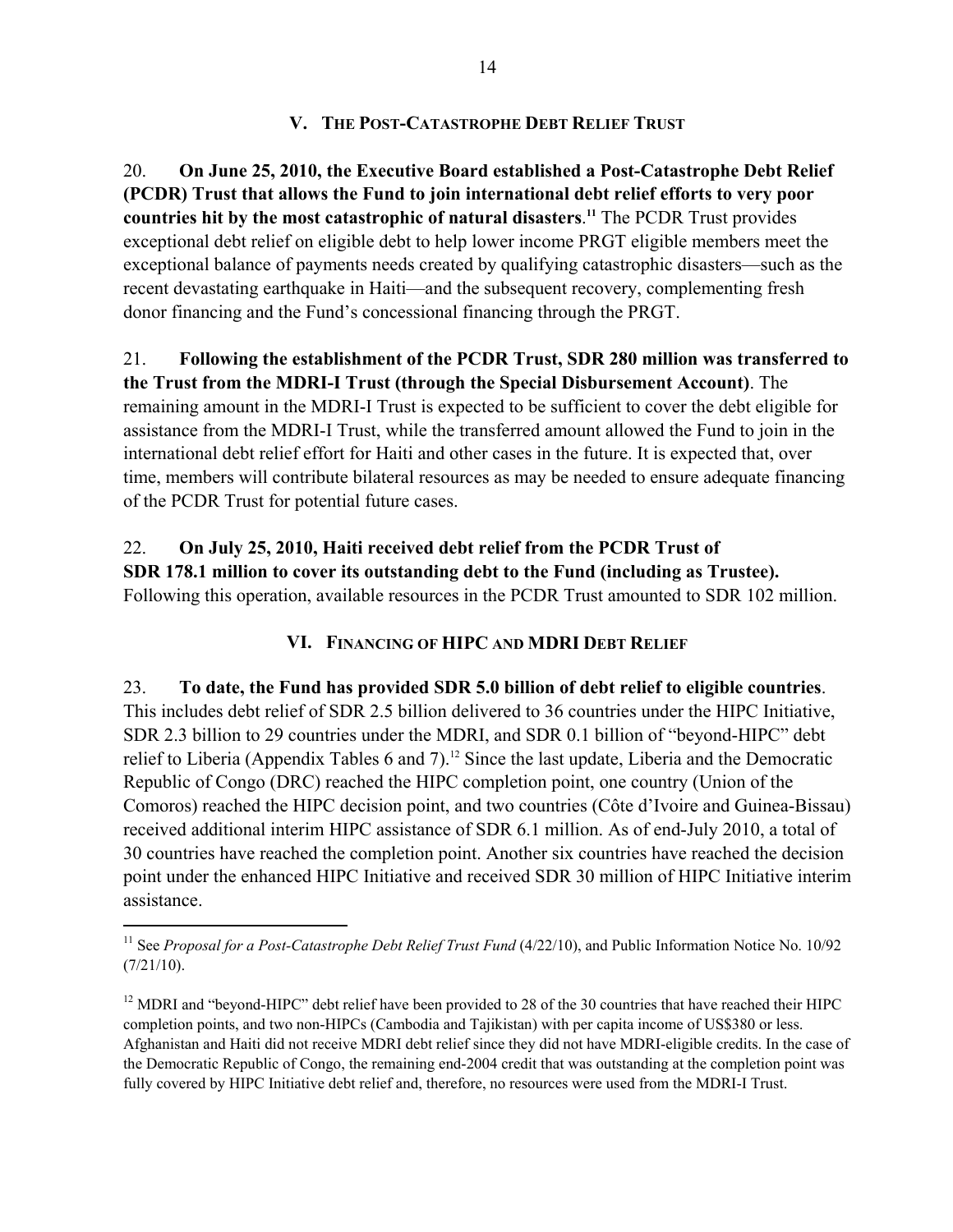## **A. Remaining HIPCs**

24. **Following the HIPC completion points of the DRC and Liberia, the Fund's cost of debt relief to the remaining HIPCs (excluding the protracted arrears cases) is estimated at SDR 0.07 billion in end-July 2010 NPV terms** (Table 8).<sup>13</sup> The estimated cost associated with the remaining countries are based on assumptions regarding the timing of HIPC decision and completion points and the future path of interest rates, all of which are subject to uncertainty. Moreover, they do not take into account potential needs for HIPC topping-up assistance.

> Table 8. Financing of Debt Relief to the Remaining HIPCs

| (Billions of SDRs; as of end-July 2010) |      |  |  |  |  |  |
|-----------------------------------------|------|--|--|--|--|--|
| Resources available in                  | 0.05 |  |  |  |  |  |
| HIPC sub-account                        | 0.00 |  |  |  |  |  |
| <b>MDRI-I Trust</b>                     | 0.01 |  |  |  |  |  |
| <b>MDRI-II Trust</b>                    | 0.04 |  |  |  |  |  |
| <b>Financing needed from</b>            | 0.07 |  |  |  |  |  |
| HIPC and PRG-HIPC sub-accounts 1/       | 0.06 |  |  |  |  |  |
| MDRI-I Trust                            |      |  |  |  |  |  |
| MDRI-II Trust                           | 0.01 |  |  |  |  |  |
| Remaining balance                       | 0.05 |  |  |  |  |  |
| HIPC sub-account                        |      |  |  |  |  |  |
| <b>MDRI-I Trust</b>                     | 0.01 |  |  |  |  |  |
| <b>MDRI-II Trust</b>                    | 0.03 |  |  |  |  |  |

1/ Since the HIPC sub-account is depleted, resources of SDR 0.06 billion are expected to be drawn from the PRG-HIPC sub-account to meet the estimated cost of the remaining HIPCs.

25. **Available resources are estimated to be sufficient to cover the projected costs of future HIPC and MDRI debt relief (excluding financing needs for protracted arrears cases)**. Resources in the HIPC sub-account of the PRG-HIPC Trust Account were virtually exhausted at end-July, reflecting: (i) the upward revision by SDR 52 million of the IMF's HIPC commitment to the DRC at the completion point; and (ii) additional use of about SDR 80 million from the HIPC sub-account for Liberia's debt relief, including SDR 74 million relating to the shortfall of contributor resources committed at Liberia's decision point (see paragraph 26 and 27 below). However, the PRG-HIPC Trust instrument allows the use of resources in the PRG-HIPC sub-account to finance HIPC debt relief. Available resources are expected to be

<sup>&</sup>lt;sup>13</sup> Cost estimates as of end-July 2010, including Chad, Comoros, Cote d'Ivoire, Guinea, Guinea-Bissau, Togo and Eritrea, but excluding Somalia and Sudan. Members that are HIPC-eligible based on the ring-fencing exercise but have decided not to avail themselves of debt relief under the HIPC Initiative (Nepal and the Kyrgyz Republic) are excluded from this cost estimate. These members could reconsider their decision at any time, and the cost estimate would need to be revised accordingly. This cost estimate does not include Zimbabwe, which is currently not HIPC-eligible but could become eligible for HIPC debt relief if it is judged to meet the relevant criteria.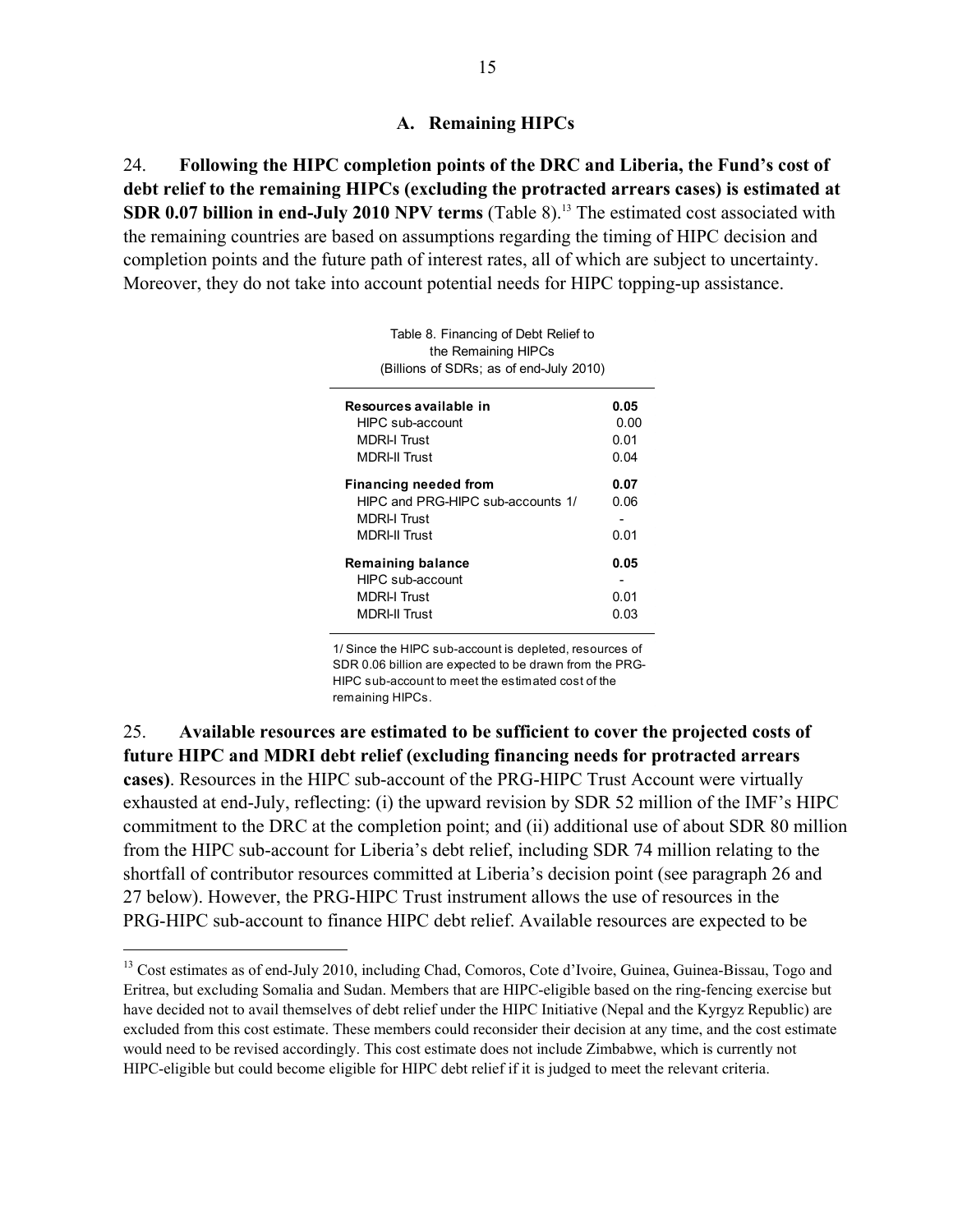sufficient for the projected HIPC needs of about SDR 0.1 billion. The two MDRI Trusts are estimated to have surpluses totaling about SDR 0.05 billion—a surplus of SDR 0.01 billion is projected in the MDRI-I Trust, following the transfer of SDR 280 million to the PCDR Trust in July 2010.

26. **Liberia reached the HIPC completion point on June 30, 2010**. HIPC and beyond-HIPC debt relief of SDR 549 million (in cash terms) was provided to Liberia using resources from the Liberia Administered Account and the PRG-HIPC Trust. Remaining committed resources for Liberia's debt relief at the completion point amounted to  $SDR$  542 million,<sup>14</sup> slightly lower than the required amount due to lower-than-expected interest rates and a shorter interim period than was assumed at the decision point. To meet the shortfall of SDR 6 million, resources were drawn from the PRG-HIPC Trust.

27. **Contributions pledged for Liberia's debt relief by 10 members totaling SDR 27.7 million (March 2008 NPV terms) have yet to be received, and these members are urged to make these disbursements expeditiously**. At Liberia's HIPC decision point, pledges for debt relief had been received from 102 members. By the completion point, 79 contributors had transferred their contributions to the Liberia Administered Account, while 12 others had placed their contributions in the PRG-HIPC Trust. Contributions made by the remaining 11 members totaling SDR 74 million had not been received by the completion point. Since that time, one member (Germany) has delivered its contribution of SDR 45.6 million, which was placed in the PRG-HIPC Trust. Pledged contributions totaling SDR 27.7 million (March 2008 NPV terms) from the remaining 10 members have yet to be received; it is important that these contributions be disbursed and thereby replenish the PRG-HIPC Trust as soon as possible (Table 9).

| Table 9. Pending Disbursements to Finance Debt Relief<br>to Liberia as of August 31, 2010<br>(millions of SDRs in March 14, 2008 NPV terms) |                                    |                                                          |                                              |  |  |  |
|---------------------------------------------------------------------------------------------------------------------------------------------|------------------------------------|----------------------------------------------------------|----------------------------------------------|--|--|--|
| Argentina<br>Austria<br>Brazil<br>Burkina Faso<br>Chad<br>Total                                                                             | 5.2<br>4.9<br>16.9<br>0.06<br>0.05 | Guinea-Bissau<br>Mali<br>Rwanda<br>Samoa<br>Sierra Leone | 0.01<br>0.19<br>0.07<br>0.01<br>0.38<br>27.7 |  |  |  |

<sup>&</sup>lt;sup>14</sup> This comprised of the pledged amount of SDR 547 million at March 2008 NPV terms from 102 members, plus accumulated interest on these resources, less interim assistance of SDR 19 million that had already been delivered.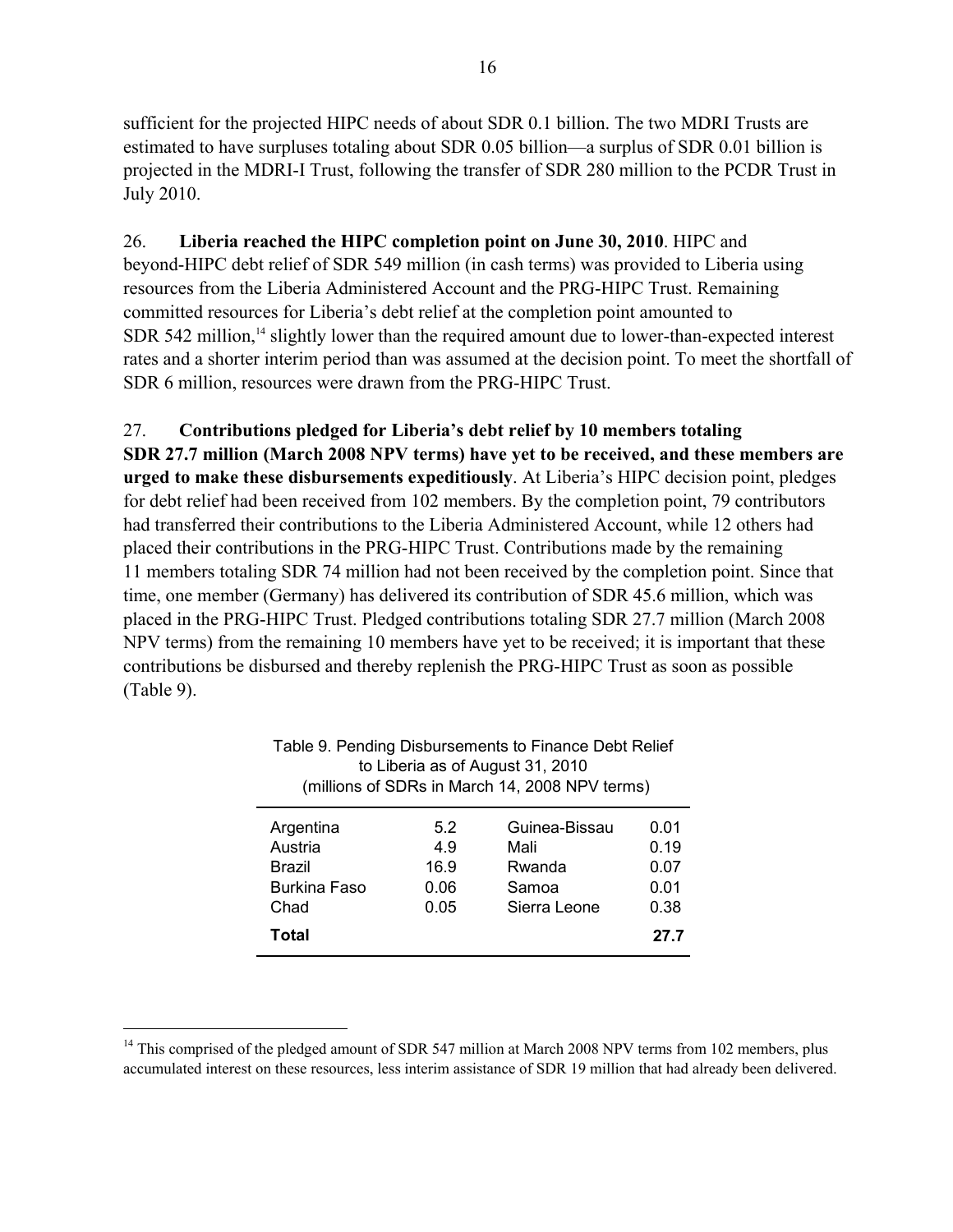## **B. Protracted Arrears Cases**

28. **Providing debt relief to Somalia and Sudan would require substantial additional resources**. As of end-June 2010, the total stock of arrears of the two countries to the Fund amounted to SDR 1.2 billion. As the costs for providing debt relief to these countries were not included in the original costing estimates for the HIPC Initiative,<sup>15</sup> additional financing would need to be secured when these members are ready to clear their arrears and embark on the HIPC Initiative and possible beyond-HIPC debt relief.<sup>16</sup> The approach developed for Liberia's debt relief, including the financing modalities, could provide a useful framework for Sudan and Somalia at an appropriate time.

29. **Additional resources could potentially also be needed to provide debt relief to Zimbabwe, if it were assessed to be eligible**. Zimbabwe is neither PRGT-eligible nor is it included in the list of "ring-fenced" countries that could benefit from the HIPC Initiative. However, when Zimbabwe's PRGT-eligibility is restored following the arrears clearance to the PRGT (SDR 88.8 million at end-June 2010), an assessment of Zimbabwe's eligibility for the HIPC Initiative would need to be made based on the relevant criteria, including whether the NPV of its debt at end-2004 exceeded the HIPC thresholds. Additional resources may be needed to cover any such HIPC and "beyond-HIPC" debt relief for Zimbabwe.

<sup>&</sup>lt;sup>15</sup> Neither Somalia nor Sudan is eligible for debt relief under the MDRI, as there would be no MDRI-eligible debt following the clearance of their arrears. It is possible, however, that they could be considered for "beyond-HIPC" debt relief, as was done in the case of Liberia.

<sup>&</sup>lt;sup>16</sup> In the context of the MDRI in 2005, the G-8 committed that donors would provide the extra resources necessary for full debt relief at completion point for the three protracted arrears cases (Liberia, Somalia, and Sudan).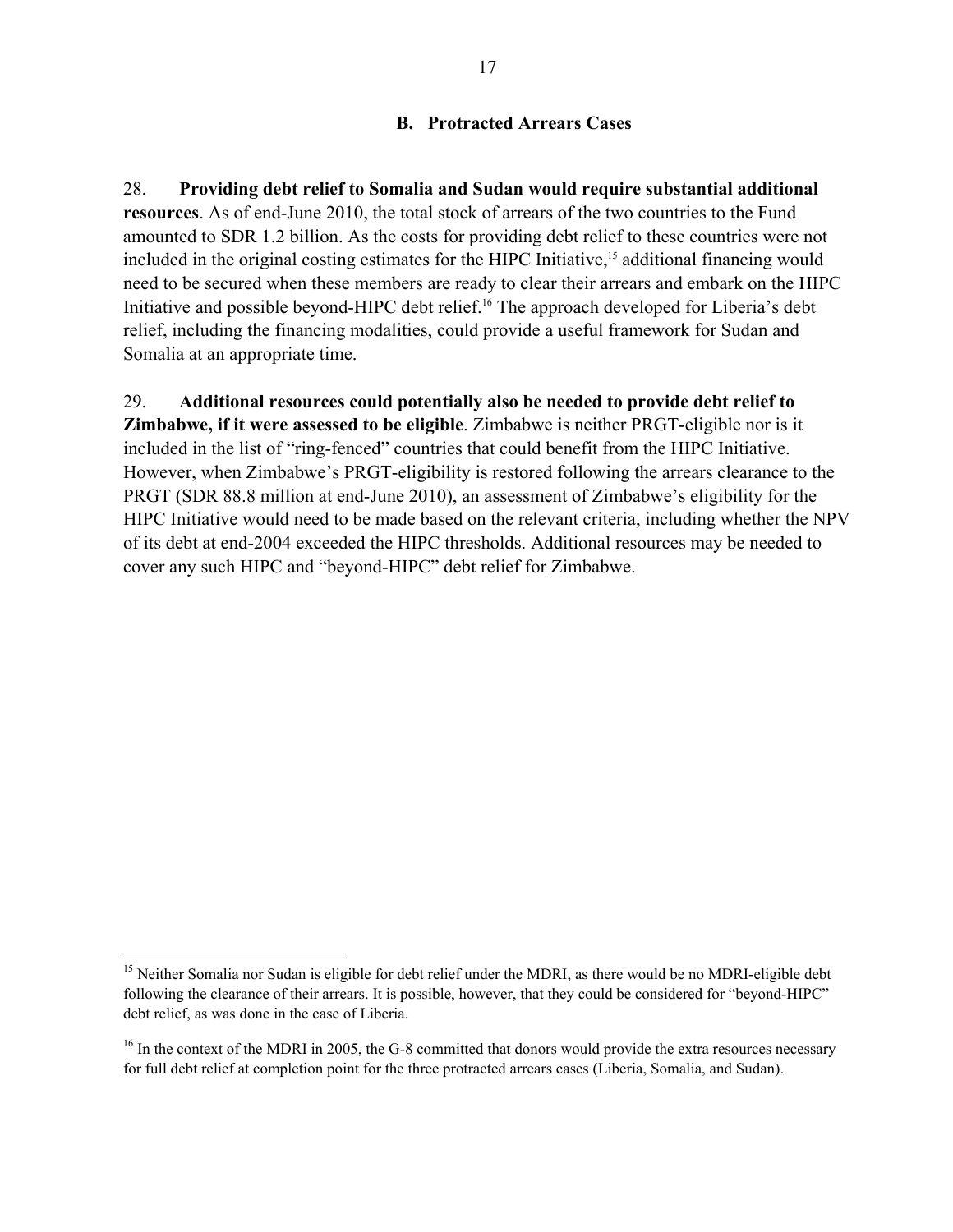|                                   | PRGF-ESF Trust 1/        |                                      |                          |                          | PRG-HIPC Trust                        |                           |
|-----------------------------------|--------------------------|--------------------------------------|--------------------------|--------------------------|---------------------------------------|---------------------------|
|                                   |                          | Subsidy contributions "as needed" 2/ |                          |                          | Subsidies and HIPC                    | Of which:                 |
|                                   | For<br>subsidization     | For MDRI<br>debt relief              | Total                    | Loan<br>commitments      | grant contributions<br>"as needed" 2/ | Pending<br>"as needed" 2/ |
| <b>TOTAL</b>                      | 2,178.7                  | 1,120.0                              | 3,298.7                  | 17,834.7                 | 1,562.3                               | 32.2                      |
| <b>Major industrial countries</b> | 1,408.1                  | 818.8                                | 2,226.9                  | 14,034.8                 | 880.5                                 |                           |
| Canada                            | 147.1                    | 84.8                                 | 231.9                    | 1,200.0 3/               | 48.8                                  | --                        |
| France                            | 231.0                    | 116.4                                | 347.4                    | 3,570.0 4/               | 82.2                                  | --                        |
| Germany                           | 113.2                    | 66.1                                 | 179.3                    | 2,750.0                  | 127.2                                 | --                        |
| Italy                             | 149.6                    | 84.4                                 | 234.0                    | 1,380.0                  | 63.6                                  |                           |
| Japan                             | 401.5                    | 253.4                                | 654.9                    | 5,134.8                  | 144.0                                 |                           |
| United Kingdom                    | 266.0                    | 155.4                                | 421.4                    |                          | 82.2                                  |                           |
| <b>United States</b>              | 99.7                     | 58.3                                 | 158.0                    | --                       | 332.6                                 |                           |
| Other advanced countries          | 644.6                    | 250.4                                | 895.0                    | 3,357.8                  | 299.7                                 |                           |
| Australia                         | 12.4                     | 3.7                                  | 16.1                     |                          | 24.8                                  |                           |
| Austria                           | 60.8                     | $\overline{a}$                       | 60.8                     | ÷.                       | 14.3                                  |                           |
| Belgium                           | 66.1                     | 39.5                                 | 105.6                    | 350.0                    | 35.3                                  |                           |
| Denmark                           | 40.4                     | 23.6                                 | 64.0                     | 300.0 3/                 | 18.5                                  |                           |
| Finland                           | 25.9                     | 15.1                                 | 41.0                     | $\overline{a}$           | 8.0                                   |                           |
| Greece                            | 22.8                     | 13.3                                 | 36.1                     | --                       | 6.3                                   |                           |
| Iceland                           | 2.6                      | 1.5                                  | 4.2                      | $\sim$                   | 0.9                                   |                           |
| Ireland                           | 5.3                      | 2.4                                  | 7.7                      | $\sim$                   | 5.9                                   |                           |
| Israel                            | $\overline{a}$           | ÷.                                   | L.                       | Ц.                       | 1.8                                   |                           |
| Korea                             | 39.3                     | 21.0                                 | 60.3                     | 92.7                     | 15.9                                  |                           |
| Luxembourg                        | 12.9                     | $\overline{a}$                       | 12.9                     |                          | 0.7                                   |                           |
| Netherlands                       | 128.5                    | $\overline{a}$                       | 128.5                    | 450.0                    | 45.4                                  |                           |
| New Zealand                       | $\overline{a}$           | $\overline{a}$                       | $\overline{\phantom{a}}$ |                          | 1.7                                   |                           |
| Norway                            | 26.8                     | 15.7                                 | 42.4                     | 450.0 3/                 | 18.5                                  |                           |
| Portugal                          | 2.6                      | 1.4                                  | 4.0                      |                          | 6.6                                   |                           |
| San Marino                        | $\overline{a}$           | $\overline{a}$                       | $\overline{\phantom{a}}$ | $\overline{a}$           | $0.0*$                                |                           |
| Singapore                         | 11.1                     | 6.5                                  | 17.6                     | $\sim$                   | 16.5                                  |                           |
| Spain                             | 13.0                     | 3.1                                  | 16.1                     | 1,113.4 3/               | 23.3                                  |                           |
| Sweden                            | 109.0                    | 65.0                                 | 174.0                    |                          | 18.3                                  |                           |
| Switzerland                       | 65.0                     | 38.5                                 | 103.5                    | 601.7                    | 37.0                                  |                           |
| <b>Fuel exporting countries</b>   | 10.2                     | 6.1                                  | 16.3                     | 49.5                     | 114.3                                 | 23.2                      |
| Algeria                           | Ξ.                       | ц.                                   | Ξ.                       | $\overline{a}$           | 5.5                                   |                           |
| Bahrain                           | Ξ.                       | Ξ.                                   |                          | --                       | 0.9                                   | 0.9                       |
| Brunei Darussalam                 |                          | Ξ.                                   | Ξ.                       |                          | 0.1                                   |                           |
| Gabon                             | Ξ.                       | ш.                                   | Ξ.                       |                          | 2.5                                   | 1.9                       |
| Iran, Islamic Republic of         | 1.0                      | 0.6                                  | 1.5                      | $\overline{a}$           | 2.2                                   |                           |
| Kuwait                            | Ξ.                       | Ц.                                   | Ξ.                       | $\sim$                   | 3.1                                   |                           |
|                                   | $\overline{a}$           | $\overline{a}$                       | $\overline{a}$           | --                       | 7.3                                   |                           |
| Libya                             |                          |                                      |                          |                          |                                       |                           |
| Nigeria                           | $\overline{a}$<br>$\sim$ | Ξ.<br>$\sim$                         | Ξ.<br>$\sim$             | $\overline{a}$<br>$\sim$ | 13.9                                  |                           |
| Oman                              |                          |                                      |                          |                          | 0.8                                   |                           |
| Qatar                             | $\sim$                   | --                                   | $\sim$                   | $\sim$                   | 0.5                                   |                           |
| Saudi Arabia                      | 9.2                      | 5.5                                  | 14.7                     | 49.5                     | 53.5                                  |                           |
| <b>United Arab Emirates</b>       |                          |                                      |                          |                          | 3.8                                   |                           |
| Venezuela                         | Ξ.                       | 44                                   | Ξ.                       | $\overline{a}$           | 20.4                                  | 20.4                      |

| Appendix Table 1. Summary of Bilateral Commitments to the PRGF-ESF and PRG-HIPC Trusts |
|----------------------------------------------------------------------------------------|
| (In millions of SDRs; as of June 30, 2010)                                             |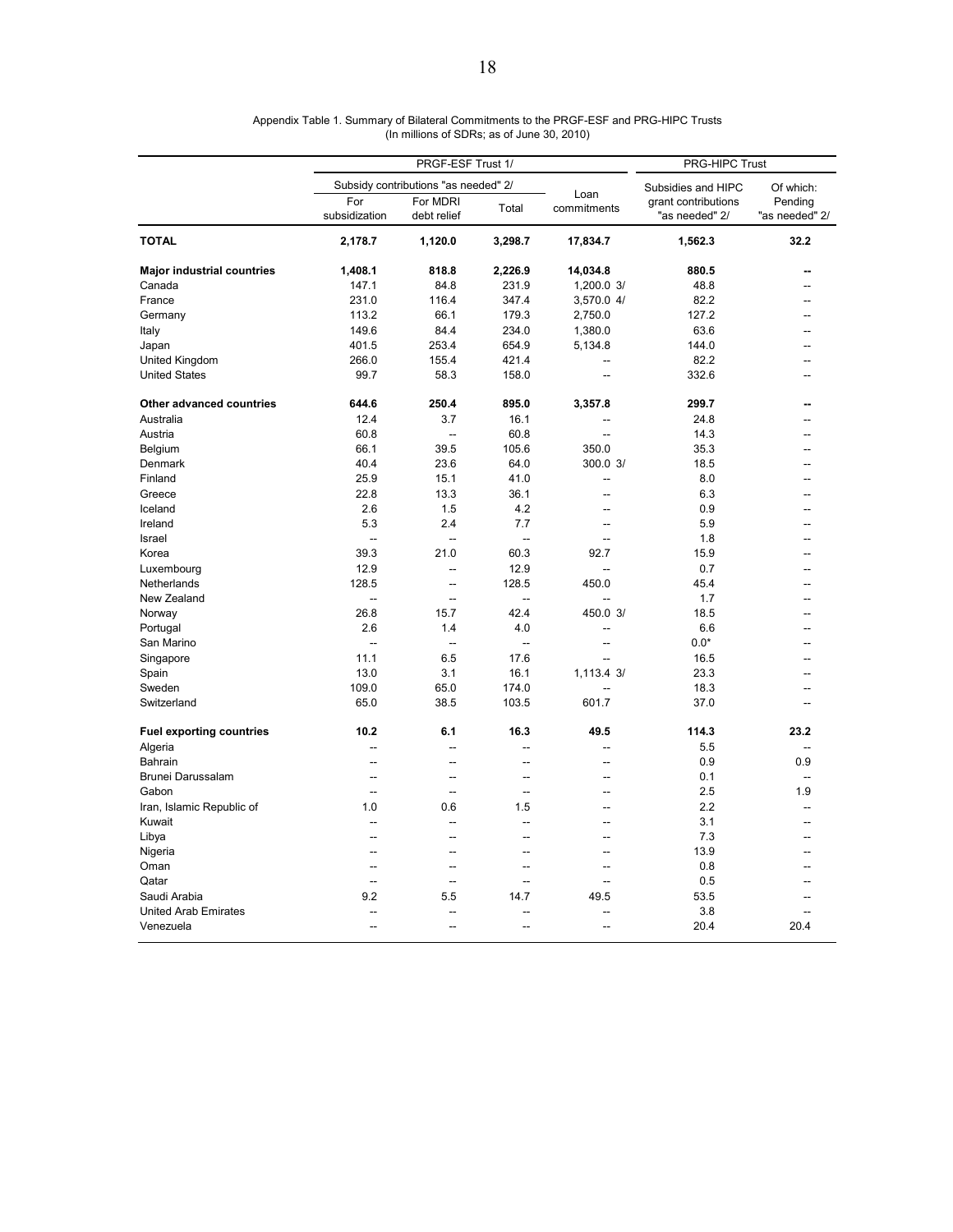|                                | PRGF-ESF Trust 1/        |                                      |                          |                     | PRG-HIPC Trust                        |                           |  |
|--------------------------------|--------------------------|--------------------------------------|--------------------------|---------------------|---------------------------------------|---------------------------|--|
|                                |                          | Subsidy contributions "as needed" 2/ | Subsidies and HIPC       | Of which:           |                                       |                           |  |
|                                | For<br>subsidization     | For MDRI<br>debt relief              | Total<br>committed       | Loan<br>commitments | grant contributions<br>"as needed" 2/ | Pending<br>"as needed" 2/ |  |
| Other developing countries     | 104.0                    | 44.8                                 | 148.8                    | 355.6               | 224.7                                 | 9.1                       |  |
| Argentina                      | 19.8                     | 11.5                                 | 31.3                     | --                  | 16.2                                  | 6.4                       |  |
| Bangladesh                     | 0.5                      | 0.2                                  | 0.8                      | $\overline{a}$      | 1.7                                   |                           |  |
| <b>Barbados</b>                | $\overline{\phantom{a}}$ | $\overline{a}$                       | $\overline{a}$           | $\overline{a}$      | 0.4                                   | --                        |  |
| <b>Belize</b>                  | --                       | $\overline{\phantom{a}}$             | --                       | --                  | 0.3                                   |                           |  |
| Botswana                       | 1.0                      | 0.6                                  | 1.6                      |                     | 6.4                                   |                           |  |
| Brazil                         | $\overline{a}$           | $\sim$                               | $\overline{a}$           | $\overline{a}$      | 15.0                                  |                           |  |
| Cambodia                       | $\overline{\phantom{a}}$ | $\overline{\phantom{a}}$             | $\overline{\phantom{a}}$ | --                  | $0.0*$                                |                           |  |
| Chile                          | 2.2                      | 1.3                                  | 3.6                      | $\sim$              | 4.4                                   |                           |  |
| China                          | 9.7                      | 4.2                                  | 13.9                     | 200.0               | 19.7                                  |                           |  |
| Colombia                       | -−                       | μ.                                   | --                       | --                  | 0.9                                   |                           |  |
| Cyprus                         | Ξ.                       | $\overline{a}$                       | Ξ.                       | $\overline{a}$      | 0.8                                   | $\overline{a}$            |  |
| Dominican Republic             | $\overline{a}$           | --                                   | Ξ.                       | $\overline{a}$      | 0.5                                   | 0.5                       |  |
| Egypt                          | 7.4                      | 4.3                                  | 11.8                     | 155.6               | 1.3                                   |                           |  |
| Fiji                           | --                       | $\overline{a}$                       | $\overline{a}$           | $\overline{a}$      | 0.1                                   | $\overline{a}$            |  |
| Ghana                          | --                       | --                                   | --                       | --                  | 0.5                                   | --                        |  |
| Grenada                        | Ξ.                       | --                                   | --                       | --                  | 0.1                                   | 0.1                       |  |
| India                          | 11.7                     | $\overline{\phantom{a}}$             | 11.7                     | $\overline{a}$      | 22.9                                  | --                        |  |
| Indonesia                      | 3.7                      | 2.1                                  | 5.8                      | --                  | 8.2                                   | $-$                       |  |
| Jamaica                        | --                       | μ.                                   | Ξ.                       | $\overline{a}$      | 2.7                                   | $\overline{a}$            |  |
| Lebanon                        | $\overline{a}$           | $\overline{a}$                       | $\overline{a}$           | $\overline{a}$      | 0.4                                   | 0.4                       |  |
| Malaysia                       | 19.1                     | 11.2                                 | 30.3                     | --                  | 12.7                                  | $\overline{a}$            |  |
| Maldives                       | $\overline{a}$           | $\overline{\phantom{a}}$             | -−                       | --                  | $0.0*$                                | 0.0                       |  |
| Malta                          | 0.9                      | 0.5                                  | 1.3                      | $\overline{a}$      | 1.1                                   | $\overline{a}$            |  |
| Mauritius                      | --                       | --                                   | --                       | --                  | 0.1                                   |                           |  |
| Mexico                         | --                       | $\overline{a}$                       | $\overline{\phantom{a}}$ | $\sim$              | 54.5                                  |                           |  |
| Micronesia, F. S.              | $\overline{a}$           | $\sim$                               | Ξ.                       | $\overline{a}$      | $0.0*$                                | --                        |  |
| Morocco                        | 5.4                      | 3.2                                  | 8.6                      | --                  | 1.6                                   |                           |  |
| Pakistan                       | 2.1                      | 0.3                                  | 2.4                      | $\sim$              | 3.4                                   |                           |  |
| Paraguay                       | $\overline{a}$           | $\overline{a}$                       | --                       | $\sim$              | 0.1                                   |                           |  |
| Peru                           | --                       | Ξ.                                   | --                       | ۵.                  | 2.5                                   |                           |  |
| Philippines                    | $\overline{a}$           | $\overline{a}$                       | $\overline{\phantom{a}}$ | $\sim$              | 6.7                                   |                           |  |
| Samoa                          | --                       | --                                   | --                       | --                  | $0.0*$                                |                           |  |
| South Africa                   |                          |                                      | --                       | ۵.                  | 28.6                                  |                           |  |
| Sri Lanka                      | --                       | $\overline{a}$                       | --                       | $\sim$              | 0.6                                   |                           |  |
| St. Lucia                      | -−                       | --                                   | Ξ.                       | ۵.                  | 0.1                                   |                           |  |
| St. Vincent and the Grenadines | --                       | Ξ.                                   | --                       | ÷.                  | 0.1                                   |                           |  |
| Swaziland                      | $\sim$                   | $\sim$                               | --                       | $\sim$              | $0.0*$                                | --                        |  |
| Thailand                       | 7.4                      | 4.4                                  | 11.9                     | --                  | 4.5                                   | --                        |  |
| Tonga                          | --                       | Ξ.                                   | Ξ.                       | $\overline{a}$      | $0.0*$                                | 44                        |  |
| <b>Trinidad and Tobago</b>     | $\overline{a}$           | $\overline{a}$                       | $\overline{a}$           | $\sim$              | 1.6                                   | 1.6                       |  |
| Tunisia                        | 0.6                      | 0.3                                  | 0.9                      | --                  | 1.5                                   |                           |  |
| Turkey                         | 11.6                     | ÷.                                   | 11.6                     | $\sim$              | Ξ.                                    | Ξ.                        |  |
| Uruguay                        | 0.8                      | 0.5                                  | 1.3                      | --                  | 2.2                                   | ٠.                        |  |
| Vanuatu                        | --                       | --                                   | --                       |                     | 0.1                                   | 0.1                       |  |
| Vietnam                        | $\sim$                   | $\sim$                               | --                       | $\sim$              | 0.4                                   | $\sim$                    |  |
|                                |                          |                                      |                          |                     |                                       |                           |  |

| Appendix Table 1 (continued). Summary of Bilateral Commitments to the PRGF-ESF and PRG-HIPC Trusts |
|----------------------------------------------------------------------------------------------------|
| (In millions of SDRs; as of June 30, 2010)                                                         |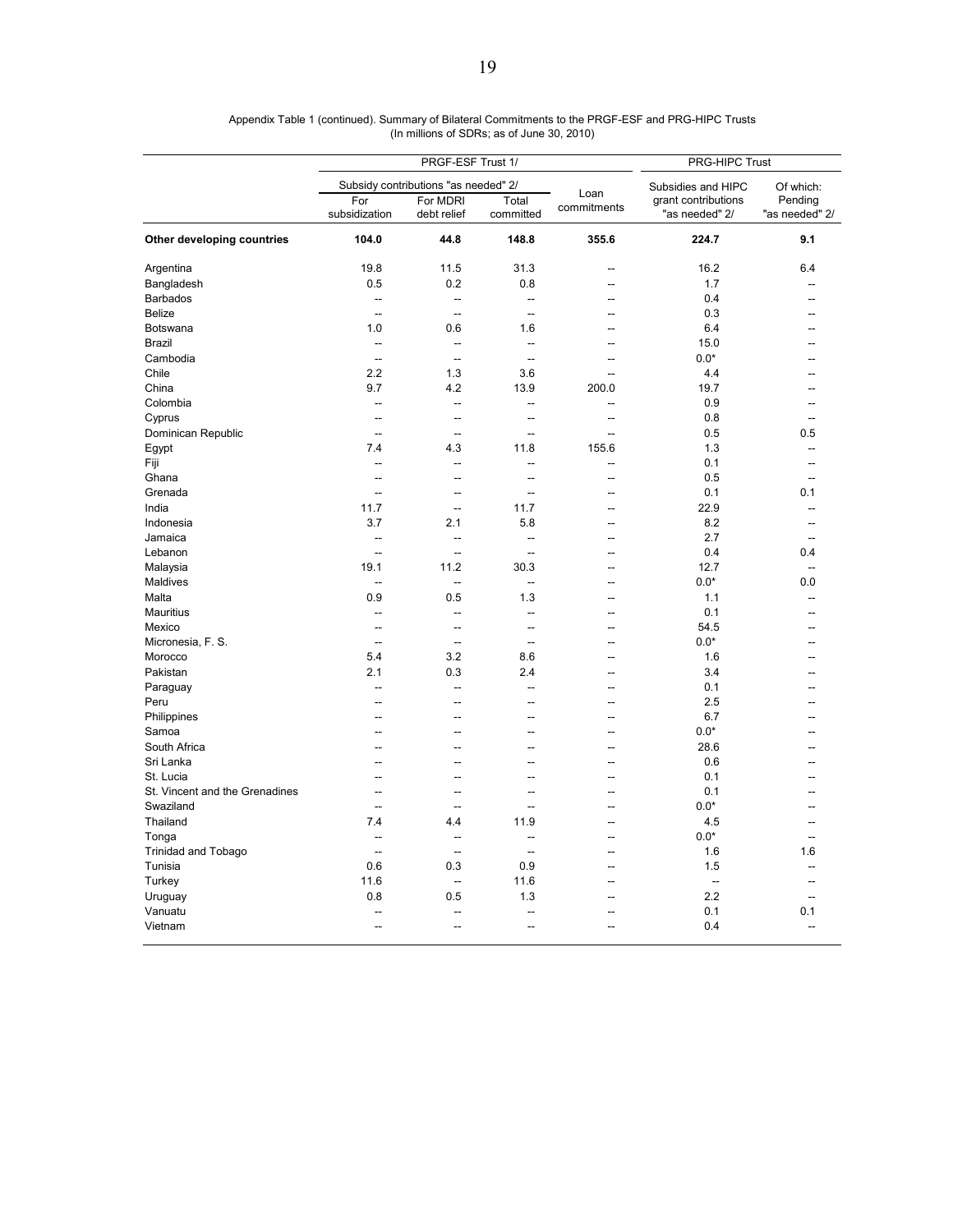|                                                                       |                      | PRGF-ESF Trust 1/                                               | <b>PRG-HIPC Trust</b> |                     |                                                             |                                        |
|-----------------------------------------------------------------------|----------------------|-----------------------------------------------------------------|-----------------------|---------------------|-------------------------------------------------------------|----------------------------------------|
|                                                                       | For<br>subsidization | Subsidy contributions "as needed" 2/<br>For MDRI debt<br>relief | Total<br>committed    | Loan<br>commitments | Subsidies and HIPC<br>grant contributions<br>"as needed" 2/ | Of which:<br>Pending<br>"as needed" 2/ |
| <b>Countries in transition</b>                                        | 11.8                 | --                                                              | 11.8                  |                     | 42.9                                                        |                                        |
| Croatia                                                               | --                   | --                                                              |                       |                     | 0.4                                                         |                                        |
| Czech Republic                                                        | 11.8                 | $- -$                                                           | 11.8                  |                     | 4.1                                                         |                                        |
| Estonia                                                               | --                   | --                                                              | --                    |                     | 0.5                                                         |                                        |
| Hungary                                                               | --                   |                                                                 |                       |                     | 6.0                                                         |                                        |
| Latvia                                                                | --                   | --                                                              | --                    |                     | 1.0                                                         |                                        |
| Poland                                                                | --                   |                                                                 |                       |                     | 12.0                                                        |                                        |
| <b>Russian Federation</b>                                             | --                   |                                                                 |                       |                     | 14.6                                                        |                                        |
| Slovak Republic                                                       | --                   |                                                                 |                       |                     | 4.0                                                         |                                        |
| Slovenia                                                              | --                   | --                                                              | --                    | --                  | 0.4                                                         | --                                     |
| Memorandum Item:<br><b>OPEC Fund for International</b><br>Development |                      |                                                                 |                       | 37.0                |                                                             |                                        |

#### (In millions of SDRs; as of June 30, 2010) Appendix Table 1 (concluded). Summary of Bilateral Commitments to the PRGF-ESF and PRG-HIPC Trusts

\* Less than SDR 5,000.

1/ These are contributions originally pledged for the PRGF-ESF Trust which are now available for the PRGT. Excludes the G-8 commitment of SDR 100 million in end-2005 NPV terms, new ESF subsidy contributions, and any contribution made in the context of the LIC reform of 2009. Reflects the retention in the Trust of overpayments of past subsidy contributions made by two contributors in the context of the establishment of the ESAF.

2/ Estimated values of total contributions include forthcoming contributions that are not yet received. The term "as needed" refers to the nominal sum of concessional assistance taking into account the profile of subsidy needs associated with PRGF lending and the provision of HIPC assistance, respectively.

3/ Including new borrowing agreement in support of 2009 reform of LIC facilities.

4/ Including a borrowing agreement in support of the establishment of the ESF.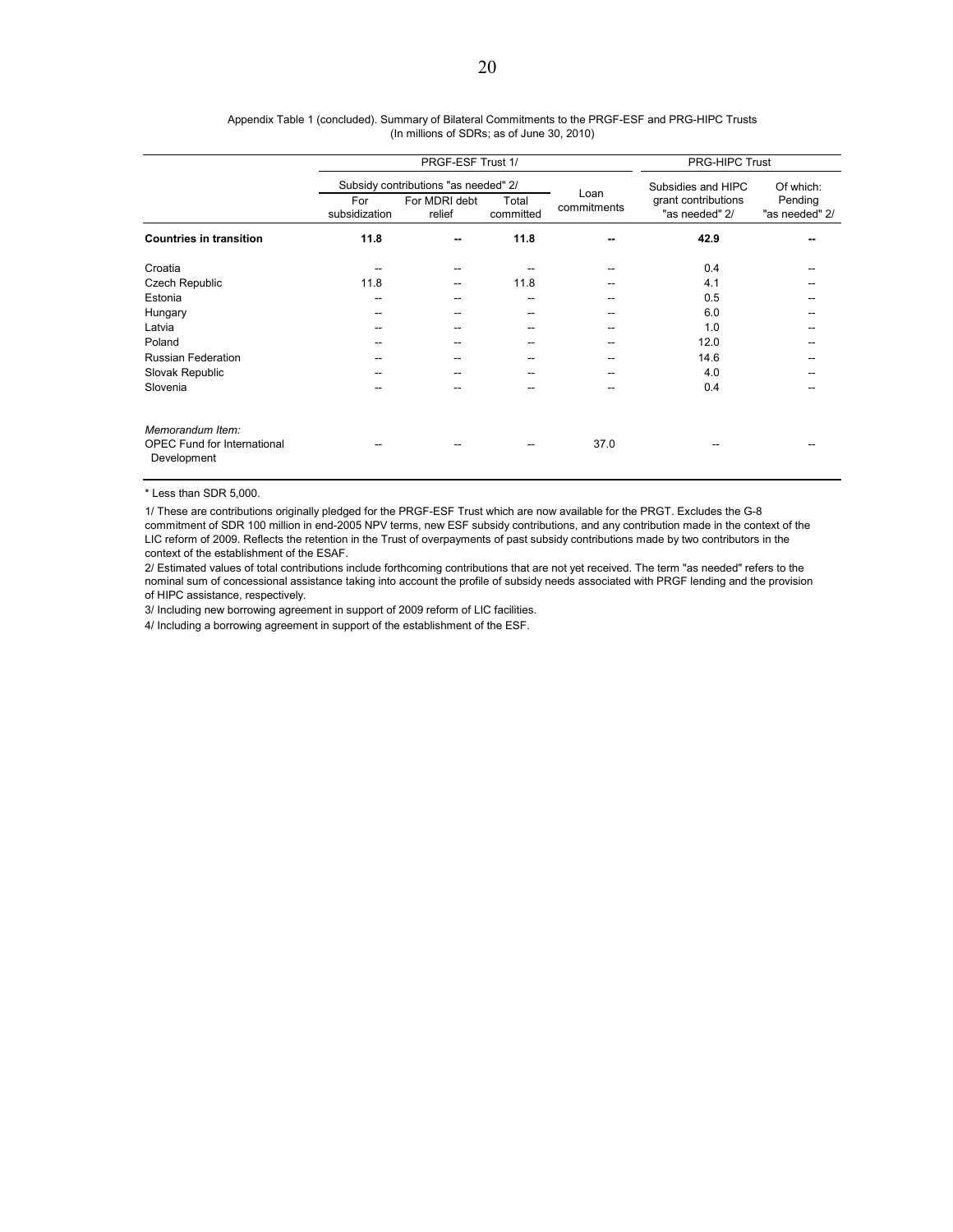| Appendix Table 2. PRGT-Borrowing Agreements    |
|------------------------------------------------|
| (In millions of SDRs; as of September 3, 2010) |

|                                                                   |                                |                                        |                     | Amount Disbursed         |                             |                                        |                          |
|-------------------------------------------------------------------|--------------------------------|----------------------------------------|---------------------|--------------------------|-----------------------------|----------------------------------------|--------------------------|
|                                                                   | Effective date<br>of agreement | <b>Expiration date</b><br>for drawings | Loan<br>commitments | Amount                   | In percent of<br>commitment | Early repayment<br>related to the MDRI | Amount<br>outstanding    |
| Belgium<br>National Bank of Belgium 1/                            | Jul. 2, 1999                   | Dec. 31, 2018                          | 350.0               | 350.0                    | 100.0                       | 163.0                                  | 132.5                    |
| Canada                                                            |                                |                                        |                     |                          |                             |                                        |                          |
| Government of Canada<br>Government of Canada                      | Feb. 22, 1989<br>May 9, 1995   | Dec. 31, 1997<br>Dec. 31, 2005         | 300.0<br>400.0      | 300.0<br>400.0           | 100.0<br>100.0              | 16.1<br>121.2                          | 105.3                    |
| Government of Canada 2/                                           | Mar. 5, 2010                   | Dec. 31, 2018                          | 500.0               | 28.5                     | $\overline{\phantom{a}}$    | --                                     | 28.5                     |
| China                                                             |                                |                                        |                     |                          |                             |                                        |                          |
| Government of China 1/<br>People's Bank of China 3/               | Jul. 05, 1994<br>Sep. 3, 2010  | Dec. 31, 2014<br>Dec. 31, 2018         | 200.0<br>800.0      | 200.0                    | 100.0                       | 49.0                                   | 76.3                     |
| Denmark                                                           |                                |                                        |                     |                          |                             |                                        |                          |
| National Bank of Denmark<br>National Bank of Denmark 2/           | May 3, 2000<br>Jan. 28, 2010   | Dec. 31, 2003<br>Dec. 31, 2018         | 100.0<br>200.0      | 100.0<br>3.1             | 100.0<br>--                 | 100.0<br>--                            | ÷<br>3.1                 |
| Egypt                                                             |                                |                                        |                     |                          |                             |                                        |                          |
| Central Bank of Egypt 1/                                          | Jun. 13, 1994                  | Dec. 31, 2018                          | 155.6               | 155.6                    | 100.0                       | 21.9                                   | 57.8                     |
| <b>France</b>                                                     |                                |                                        |                     |                          |                             |                                        |                          |
| Agence Française de Développement 4/                              | Apr. 05, 1988                  | Dec. 31, 1997                          | 800.0               | 800.0                    | 100.0                       | $\overline{a}$                         |                          |
| Agence Française de Développement 4/                              | Jan. 03, 1995                  | Dec. 31, 2005                          | 750.0               | 750.0                    | 100.0                       | L.                                     | 95.3                     |
| Agence Française de Développement 1/4/                            | Dec. 17, 1999                  | Dec. 31, 2018                          | 1.350.0             | 1.307.2                  | 96.8                        | 376.1                                  | 931.1                    |
| Agence Française de Développement 4/ 5/                           | Aug. 20, 2009                  | Dec. 31, 2014                          | 670.0               | 207.8                    | 31.0                        | $\overline{\phantom{a}}$               | 207.8                    |
| Bank of France 3/                                                 | Sep. 3, 2010                   | Dec. 31, 2018                          | 1,328.0             | $\overline{a}$           | $\overline{\phantom{a}}$    | $\sim$                                 | ÷.                       |
| Germany                                                           |                                |                                        |                     |                          |                             |                                        |                          |
| Kreditanstalt für Wiederaufbau                                    | Mar. 31, 1989                  | Dec. 31, 1997                          | 700.0               | 700.0                    | 100.0                       | 19.7                                   | $\overline{\phantom{a}}$ |
| Kreditanstalt für Wiederaufbau                                    | May 17, 1995                   | Dec. 31, 2005                          | 700.0               | 700.0                    | 100.0                       | 313.0                                  | 57.8                     |
| Kreditanstalt für Wiederaufbau 1/                                 | Jun. 19, 2000                  | Dec. 31, 2014                          | 1,350.0             | 1,161.7                  | 86.1                        | 209.6                                  | 885.2                    |
| Italy                                                             |                                |                                        |                     |                          |                             |                                        |                          |
| Bank of Italy 6/<br>Bank of Italy 6/                              | Oct. 04, 1990<br>May. 29, 1998 | Dec. 31, 1997<br>Dec. 31, 2005         | 370.0<br>210.0      | 370.0<br>210.0           | 100.0<br>100.0              | 11.7<br>170.9                          | Ξ.                       |
| Bank of Italy 1/                                                  | Mar. 1, 2000                   | Dec. 31, 2018                          | 800.0               | 744.4                    | 93.0                        | 63.5                                   | 492.0                    |
| Japan                                                             |                                |                                        |                     |                          |                             |                                        |                          |
| Japan Bank for International Cooperation 7/                       | Apr. 12, 1988                  | Dec. 31, 1997                          | 2,200.0             | 2,200.0                  | 100.0                       | Ξ.                                     |                          |
| Japan Bank for International Cooperation 1/7/                     | Oct. 05, 1994                  | Dec. 31, 2018                          | 2,934.8             | 2,934.8                  | 100.0                       | --                                     | 1,390.1                  |
| Government of Japan 2/                                            | Sep. 3, 2010                   | Dec. 31, 2018                          | 1,800.0             | --                       | $\overline{\phantom{a}}$    |                                        |                          |
| Korea                                                             |                                |                                        |                     |                          |                             |                                        |                          |
| Bank of Korea                                                     | Apr. 20 1989                   | Dec. 31, 1997                          | 65.0                | 65.0                     | 100.0                       | 0.3                                    |                          |
| Bank of Korea                                                     | Jun. 20, 1994                  | Dec. 31, 2005                          | 27.7                | 27.7                     | 100.0                       | 20.0                                   |                          |
| <b>Netherlands</b>                                                |                                |                                        |                     |                          |                             |                                        |                          |
| Bank of the Netherlands 1/                                        | Sep. 29, 1999                  | Dec. 31, 2018                          | 450.0               | 433.5                    | 96.3                        | 55.2                                   | 312.4                    |
| Bank of the Netherlands 2/                                        | Jul. 27, 2010                  | Dec. 31, 2018                          | 500.0               |                          | Ξ.                          |                                        |                          |
| Norway                                                            |                                |                                        |                     |                          |                             |                                        |                          |
| Bank of Norway                                                    | Apr. 14, 1988<br>Jun. 16, 1994 | Dec. 31, 1997                          | 90.0<br>60.0        | 90.0<br>60.0             | 100.0<br>100.0              | 2.7<br>32.5                            |                          |
| Bank of Norway<br>Government of Norway 8/                         | Jun. 25, 2010                  | Dec. 31, 2005<br>Dec. 31, 2018         | 300.0               | $\overline{\phantom{a}}$ | $\overline{a}$              | --                                     |                          |
| OPEC Fund for International Development 9/                        | Dec. 20, 1994                  | Dec. 31, 2005                          | 37.0                | 37.0                     | 100.0                       | 25.7                                   |                          |
|                                                                   |                                |                                        |                     |                          |                             |                                        |                          |
| Spain                                                             |                                |                                        |                     |                          |                             |                                        |                          |
| Bank of Spain 10/                                                 | Jun. 20, 1988                  | Jun. 30, 1993                          | 216.4               | 216.4<br>67.0            | 100.0<br>100.0              | $\sim$<br>ш.                           |                          |
| Government of Spain<br>Bank of Spain 1/                           | Feb. 08, 1995<br>Feb. 14, 2000 | Dec. 31, 2005<br>Dec. 31, 2018         | 67.0<br>425.0       | 415.8                    | 97.8                        | 41.4                                   | 9.8<br>366.2             |
| Bank of Spain 2/                                                  | Dec. 17,2009                   | Dec. 31, 2018                          | 405.0               | --                       | --                          | --                                     |                          |
| Switzerland                                                       |                                |                                        |                     |                          |                             |                                        |                          |
| Swiss Confederation 11/                                           | Dec. 23, 1988                  | Dec. 31, 1997                          | 200.0               | 200.0                    | 100.0                       |                                        |                          |
| Swiss National Bank 1/                                            | Jun. 22, 1995                  | Dec. 31, 2018                          | 401.7               | 397.1                    | 98.9                        | 64.1                                   | 220.0                    |
| <b>United Kingdom</b>                                             |                                |                                        |                     |                          |                             |                                        |                          |
| Government of the United Kingdom 2/                               | Sep. 3, 2010                   | Dec. 31, 2018                          | 1,328.0             | $\overline{\phantom{a}}$ | $\overline{\phantom{a}}$    | $\sim$                                 |                          |
| Subtotal                                                          |                                |                                        | 23,541.2            | 15,632.7                 | 66.4                        | 1,877.5                                | 5,371.1                  |
| <b>Associated Agreement -</b><br>Saudi Fund for Development (SFD) | Feb. 27, 1989                  | 121                                    | 49.5                | 49.5                     | 100.0                       |                                        |                          |
| Total Loan and Associated Loan Agreements 13/                     |                                |                                        | 23.590.7            | 15.682.2                 | 66.5                        | 1,877.5                                | 5,371.1                  |

1/ Including additional loan commitments for interim PRGF operations.

2/ Committed to the General Loan Account of the PRGT. 3/ Committed to the ECF Loan Account of the PRGT.

4/ Before April 17, 1998, known as Caisse Française de Développement.<br>5/ The loan commitment, which became effective on August 20, 2009, was made in the context of establishment of the ESF.<br>6/ In late 1999, the Bank of Ita

8/ Committed to the SCF Loan Account and RCF Loan Account of the PRGT in equal proportion.<br>9/ The loan commitment is for the SDR equivalent of USS50 million.<br>10/ The original loan commitment of the Bank of Spain was SDR 22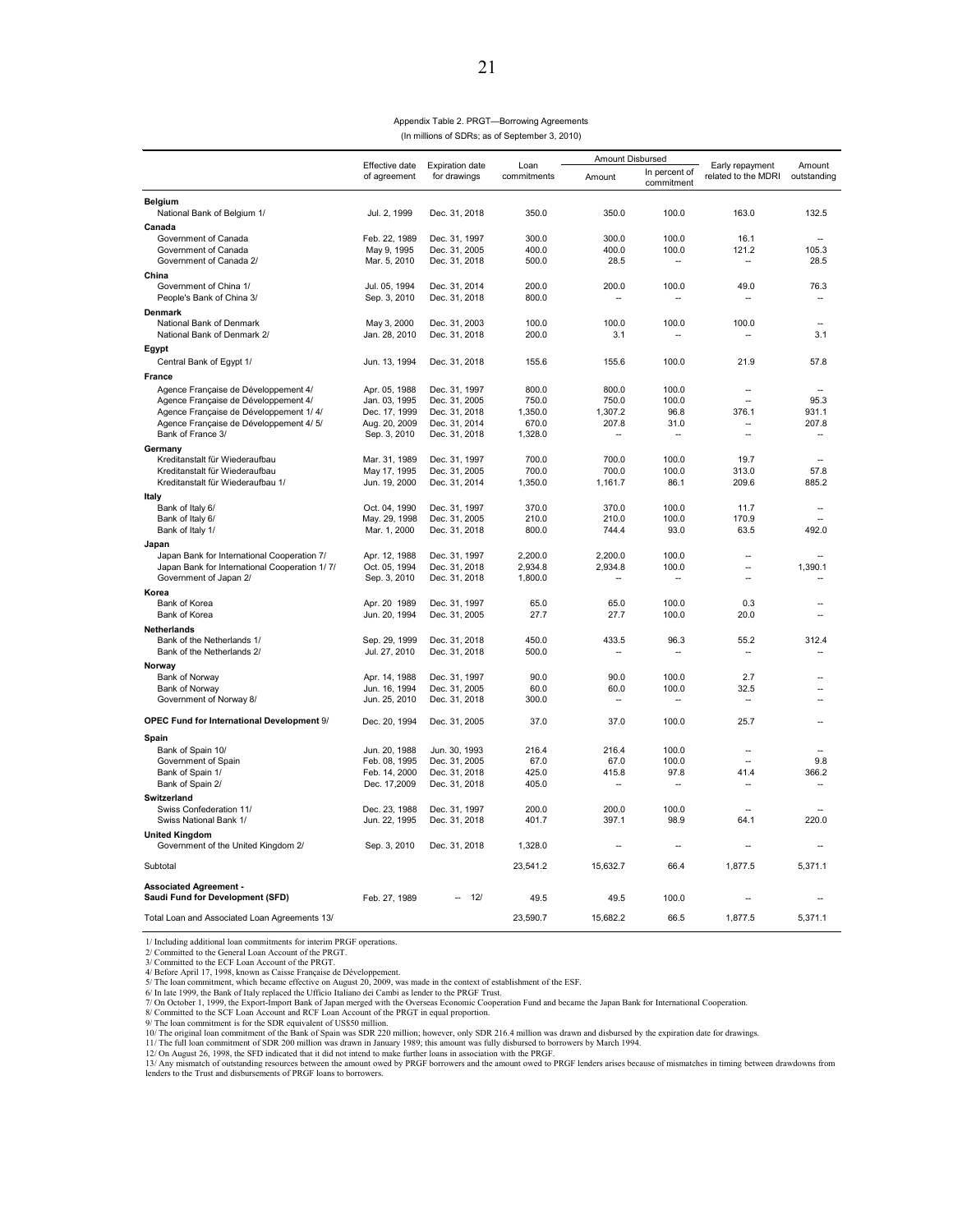| Appendix Table 3. PRGT-Subsidy Agreements 1/ |  |
|----------------------------------------------|--|
| (In millions of SDRs; as of end-June 2010)   |  |

|                                                       |                   |                            |        |                           | Interest                 |           |                    |
|-------------------------------------------------------|-------------------|----------------------------|--------|---------------------------|--------------------------|-----------|--------------------|
|                                                       | Effective date of |                            |        | Deposit/Investment Amount |                          | Rate      | Maturity           |
|                                                       | agreement         | Vehicle 2/                 | Agreed | Received                  | Outstanding              | (percent) | (years)            |
| Austria                                               |                   |                            |        |                           |                          |           |                    |
| Austrian National Bank                                | Jun. 8, 1988      | Admin. Account             | 60.0   | 60.0                      | $\overline{\phantom{a}}$ | 0.5       | $5\frac{1}{2}$ -10 |
| Austrian National Bank                                | Apr. 19, 1994     | Admin. Account             | 50.0   | 50.0                      | Ξ.                       | 0.5       | $5\frac{1}{2}$ -10 |
| <b>Belgium</b>                                        |                   |                            |        |                           |                          |           |                    |
|                                                       | Jun. 30, 1989     | Admin. Account             | 100.0  | 100.0                     |                          | 0.5       | 10                 |
| National Bank of Belgium<br>National Bank of Belgium  | Apr. 21, 1994     | Admin. Account             | 80.0   | 80.0                      | $\overline{a}$           | 0.5       | 10                 |
|                                                       |                   |                            |        |                           |                          |           |                    |
| <b>Botswana</b>                                       |                   |                            |        |                           |                          |           |                    |
| Bank of Botswana 3/4/                                 | Jun. 30, 1994     | Admin. Account             | 6.9    | 6.9                       |                          | 2.0       | 10                 |
| Chile                                                 |                   |                            |        |                           |                          |           |                    |
| Banco Central de Chile                                | Aug. 24, 1994     | Admin. Account             | 15.0   | 15.0                      |                          | 0.5       | 5                  |
| Greece                                                |                   |                            |        |                           |                          |           |                    |
| <b>Bank of Greece</b>                                 | Nov. 30, 1988     | Admin. Account             | 35.0   | 35.0                      | μ.                       | 0.5       | $5\frac{1}{2}$ -10 |
| <b>Bank of Greece</b>                                 | Apr. 22, 1994     | Admin. Account             | 35.0   | 35.0                      | $\overline{a}$           | 0.5       | $5\frac{1}{2}$ -10 |
| Indonesia                                             |                   |                            |        |                           |                          |           |                    |
| Bank Indonesia 5/                                     | Jun. 23, 1994     | Admin. Account             | 25.0   | 25.0                      |                          | ц.        | 10                 |
| Iran, Islamic Republic of                             |                   |                            |        |                           |                          |           |                    |
| Central Bank of Iran                                  | May 24, 1994      | Admin. Account             | 5.0    | 5.0                       | $\overline{a}$           | 0.5       | 10                 |
|                                                       |                   |                            |        |                           |                          |           |                    |
| Malaysia                                              |                   |                            | 40.0   | 40.0                      | ä.                       | 0.5       | 10                 |
| Bank Negara Malaysia                                  | May 17, 1988      | Subsidy Account            | 40.0   | 40.0                      |                          | 2.0       | 10                 |
| Bank Negara Malaysia 4/                               | Jun. 30, 1994     | Subsidy Account            |        |                           | μ.                       |           |                    |
| Malta                                                 |                   |                            |        |                           |                          |           |                    |
| Central Bank of Malta                                 | Dec. 13, 1989     | Subsidy Account            | 1.4    | 1.4                       | --                       | 0.5       | 13                 |
| Central Bank of Malta                                 | May 27, 1994      | PRGF-ESF                   | 1.4    | 1.4                       | $\sim$                   | 0.5       | 13                 |
|                                                       |                   | Subsidy Account            |        |                           |                          |           |                    |
| <b>Pakistan</b>                                       |                   |                            |        |                           |                          |           |                    |
| State Bank of Pakistan 6/                             | Apr. 21, 1994     | <b>ECF Subsidy Account</b> | 10.0   | 10.0                      |                          | 0.5       | 16                 |
|                                                       |                   |                            |        |                           |                          |           |                    |
| Peru                                                  |                   |                            |        |                           |                          |           |                    |
| Banco Central de Reserva del Peru 7/                  | Jan. 29, 2010     | General Subsidy            | 6.1    | 6.1                       | 6.1                      | 0.1       | 7                  |
|                                                       |                   | Account                    |        |                           |                          |           |                    |
| Portugal                                              |                   |                            |        |                           |                          |           |                    |
| Banco do Portugal                                     | May 5, 1994       | Admin. Account             | 13.1   | 13.1                      | Ц.                       | 0.5       | $6 - 10$           |
| Saudi Arabia                                          |                   |                            |        |                           |                          |           |                    |
| The Saudi Fund for Development and the April 11, 2006 |                   | General Subsidy            | 132.6  | 38.2                      | 38.2                     | 0.5       | 15%                |
| Kingdom of Saudi Arabia 8/                            |                   | Account                    |        |                           |                          |           |                    |
| Singapore                                             |                   |                            |        |                           |                          |           |                    |
| Monetary Authority of Singapore                       | Nov. 4, 1988      | Subsidy Account            | 40.0   | 40.0                      | $\overline{a}$           | 2.0       | 10                 |
| Monetary Authority of Singapore 4/                    | May 20, 1994      | Subsidy Account            | 40.0   | 40.0                      | ä.                       | 2.0       | 10                 |
|                                                       |                   |                            |        |                           |                          |           |                    |
| Spain                                                 |                   |                            |        |                           |                          |           |                    |
| Government of Spain 9/                                | Feb. 8, 1995      | General Subsidy            | 60.3   | 46.3                      | 19.1                     | 0.5       | 10                 |
|                                                       |                   | Account                    |        |                           |                          |           |                    |
| <b>Thailand</b>                                       |                   |                            |        |                           |                          |           |                    |
| Bank of Thailand                                      | Jun. 14, 1988     | Subsidy Account            | 20.0   | 20.0                      |                          | 2.0       | 10                 |
| Bank of Thailand                                      | Apr. 22, 1994     | Subsidy Account            | 40.0   | 40.0                      |                          | 2.0       | 10                 |
| <b>Trinidad and Tobago</b>                            |                   |                            |        |                           |                          |           |                    |
| Government of Trinidad and Tobago                     | Dec. 7, 2006      | <b>ECF Subsidy Account</b> | 3.0    | 3.0                       | 3.0                      | 1.0       | 10                 |
|                                                       |                   |                            |        |                           |                          |           |                    |
| Tunisia                                               |                   |                            |        |                           |                          |           |                    |
| Banque Centrale de Tunisie 10/                        | May 4, 1994       | Subsidy Account            | 3.6    | 3.6                       |                          | 0.5       | 10                 |
| Uruguay                                               |                   |                            |        |                           |                          |           |                    |
| Banco Central del Uruguay 11/                         | Jul. 7, 1994      | Subsidy Account            | 7.2    | 7.2                       | ä.                       |           | 10                 |
| Banco Central del Uruguay                             | Mar. 11, 2010     | General Subsidy            | 2.0    | 2.0                       | 2.0                      |           | 10                 |
|                                                       |                   | Account                    |        |                           |                          |           |                    |
| Total                                                 |                   |                            | 872.5  | 764.2                     | 68.4                     |           |                    |
|                                                       |                   |                            |        |                           |                          |           |                    |

1/ Subsidy contributions to the PRG Trust result from the difference between the investment income on contributions and the below market rate of interest paid to contributors.

2/ As a result of renaming of the PRG Trust and its subsidy accounts in January 2010, the name of subsidy account shown represents the current<br>name of the account for deposits/investments that have not yet expired, and the repaid.

3/ Equivalent of US\$10 million (at the exchange rate of June 29, 1994). 4/ The Fund made early repayments to Botswana, Malaysia, and Singapore on March 1, 2004.

5/ Interest rate paid is equivalent to the return on investment by the Fund on this deposit (net of any costs), less 2.0 percent per annum. If the interest rate obtained is less than 2.0 per annum, the deposit shall bear zero interest.

6/ All the deposits will be repaid together at the end of sixteen years after the date of the first deposit.<br>7/ Interest rate paid is 0.1 percent per annum until a subsidy contribution of SDR 1.2 million (end-2008 NPV) i

8/ Including (i) a new investment of SDR 38.2 million; and (ii) a rollover of two investments of SDR 49.8 million and SDR 27.9 million and of the<br>deposit of SDR 16.7 million from the PRG-HIPC Trust upon their maturities i

67 million from the Government of Spain (the Instituto de Crédito Oficial). 10/ Equivalent of US\$5 million (at the exchange rate of May 11, 1994).

11/ Interest rate paid is equivalent to the return on this investment by the Fund (net of any costs), less 2.6 percent per annum. If the interest rate obtained by the Fund is 2.6 percent per annum or less, the investment shall bear zero interest.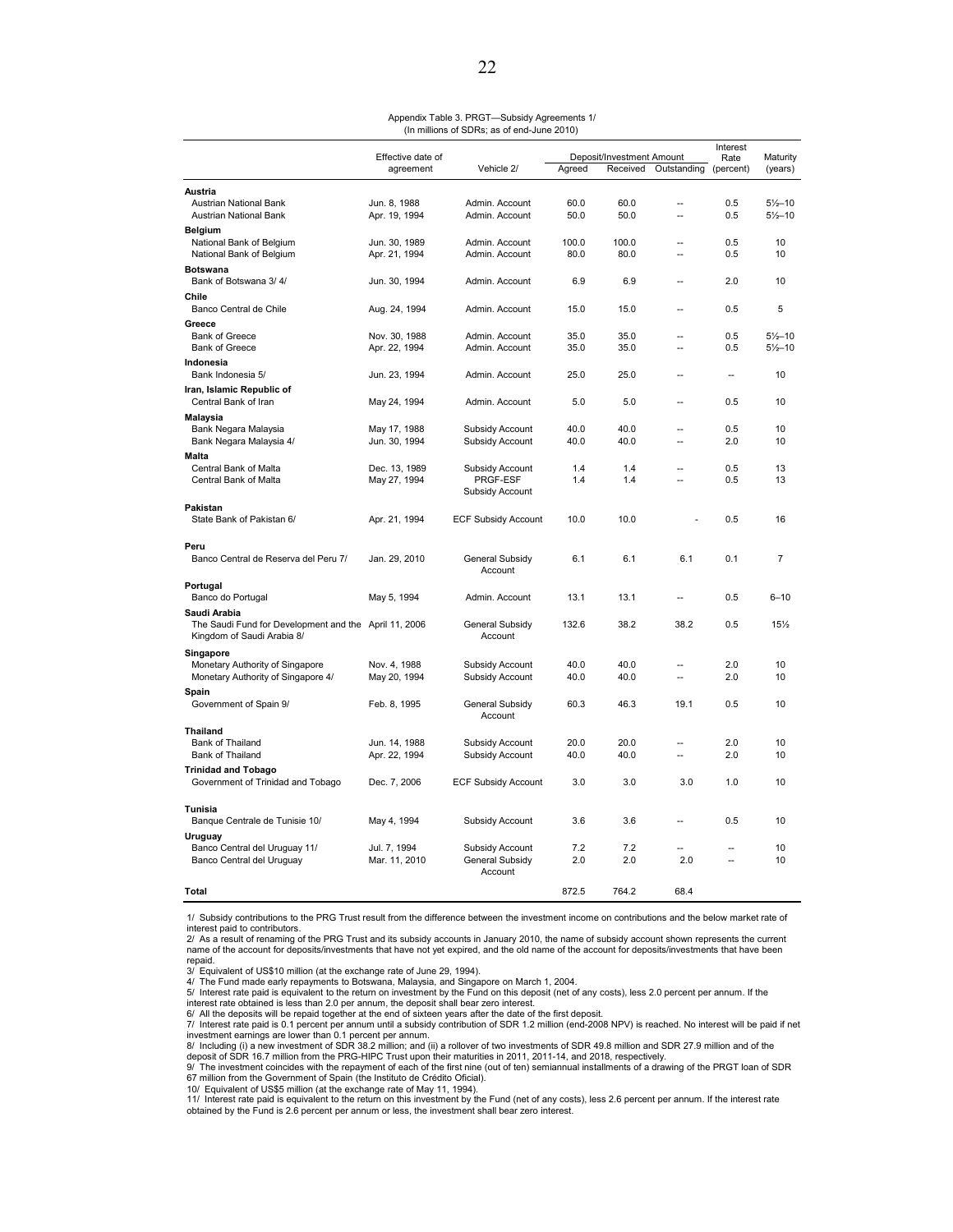|                                             | Reserve Account<br>balance | Outstanding<br><b>PRGT</b> credit | Reserve coverage<br>ratio (In percent) |
|---------------------------------------------|----------------------------|-----------------------------------|----------------------------------------|
|                                             | (A)                        | (B)                               | (A)/(B)                                |
| 1988                                        | 169                        | 103                               | 164.1                                  |
| 1989                                        | 272                        | 510                               | 53.3                                   |
| 1990                                        | 395                        | 795                               | 49.7                                   |
| 1991                                        | 513                        | 1,320                             | 38.9                                   |
| 1992                                        | 630                        | 1,786                             | 35.3                                   |
| 1993                                        | 793                        | 2,005                             | 39.6                                   |
| 1994                                        | 1,009                      | 2,786                             | 36.2                                   |
| 1995                                        | 1,336                      | 3,919                             | 34.1                                   |
| 1996                                        | 1,716                      | 4,446                             | 38.6                                   |
| 1997                                        | 2,093                      | 4,892                             | 42.8                                   |
| 1998                                        | 2,345                      | 5,421                             | 43.3                                   |
| 1999                                        | 2,548                      | 5,820                             | 43.8                                   |
| 2000                                        | 2,714                      | 5,773                             | 47.0                                   |
| 2001                                        | 2,917                      | 5,971                             | 48.9                                   |
| 2002                                        | 3,079                      | 6,636                             | 46.4                                   |
| 2003                                        | 3,115                      | 6,703                             | 46.5                                   |
| 2004                                        | 3,174                      | 6,632                             | 47.9                                   |
| 2005                                        | 3,285                      | 6,185                             | 53.1                                   |
| 2006                                        | 3,392                      | 3,656 1/                          | 92.8                                   |
| 2007                                        | 3,557                      | 3,673                             | 96.8                                   |
| 2008                                        | 3,818                      | 3,895                             | 98.0                                   |
| 2009                                        | 3,926                      | 4,965                             | 79.1                                   |
| End-June 2010                               | 3,946                      | 5,236                             | 75.4                                   |
| Memorandum item:                            |                            |                                   |                                        |
| Projected PRGT repayments through June 2011 |                            | 547                               |                                        |

 Appendix Table 4. PRGT—Reserve Account Coverage (Millions of SDRs; end-period)

1/ The decline in total PRGT credit outstanding by about 40 percent from 2005 reflects early repayments arising from the delivery of HIPC and MDRI debt relief.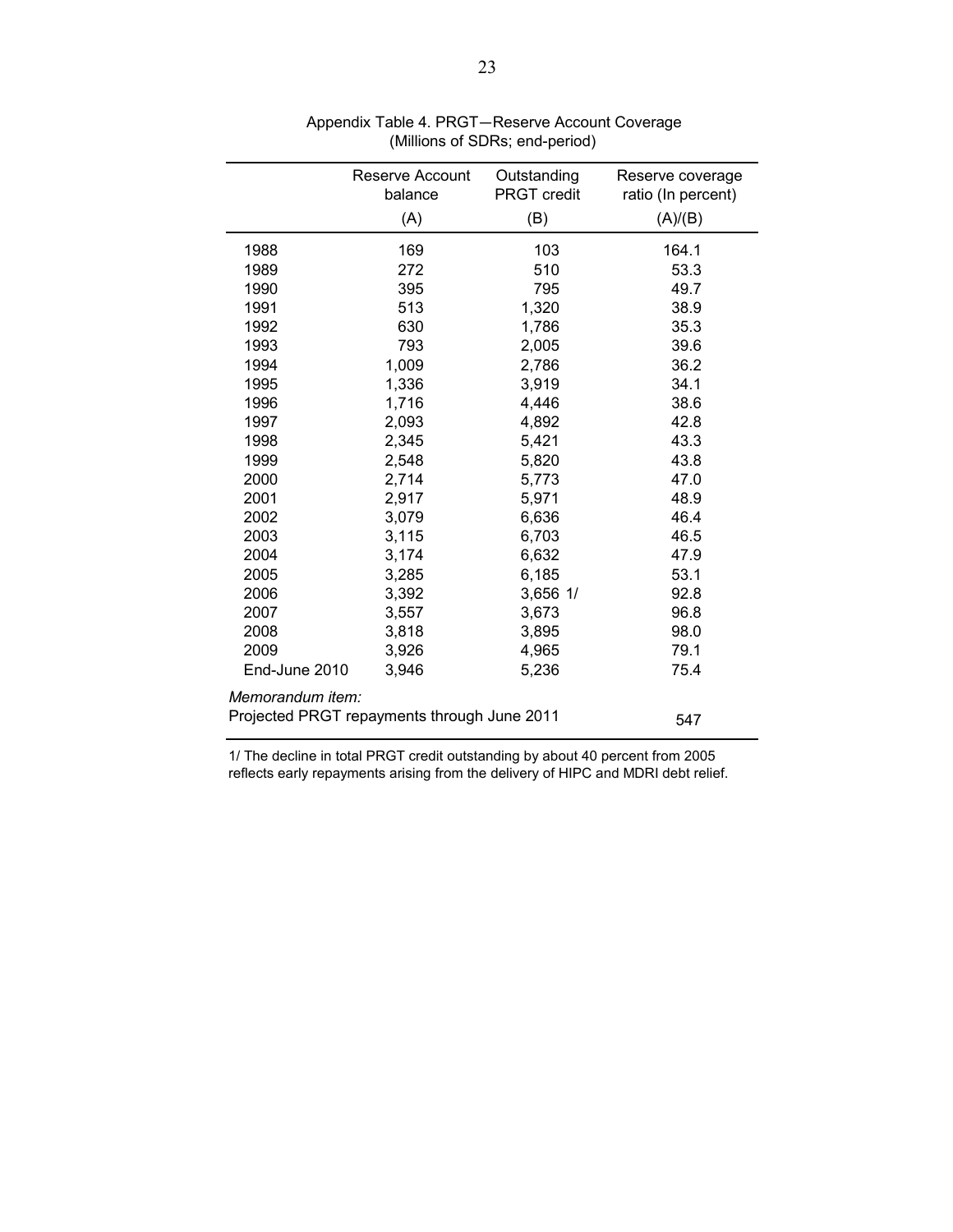| Contributor                                   | Date of<br>pledge | Contribution<br>pledged | <b>SDR</b><br>equivalent 1/ | Contribution<br>received |
|-----------------------------------------------|-------------------|-------------------------|-----------------------------|--------------------------|
|                                               |                   |                         |                             |                          |
| Sub-Account 1: EPCA subsidization only        |                   |                         |                             |                          |
| Belgium                                       | Mar. 2002         | <b>SDR 0.63</b>         | 0.6                         | 0.6                      |
| Canada                                        | Oct. 2002         | Can\$ 3.25              | 1.7                         | 1.7                      |
| Norway                                        | Jun. 2002         | <b>SDR 3.0</b>          | 3.0                         | 3.0                      |
| Sweden                                        | Jan. 2002         | <b>SDR 0.8</b>          | 0.8                         | 0.8                      |
| Switzerland                                   | Mar. 2002         | <b>US\$ 1.0</b>         | 0.8                         | 0.8                      |
| United Kingdom                                | Oct. 2002         | £2.5                    | 2.9                         | 2.9                      |
| <b>Sub Total</b>                              |                   |                         | 9.7                         | 9.7                      |
| Sub-Account 2: ENDA subsidization only        |                   |                         |                             |                          |
| Australia                                     | Jun. 2005         | Aus\$ 2.0               | 1.1                         | 1.1                      |
| Austria 2/                                    | Apr. 2005         | <b>SDR 1.3</b>          | 0.6                         | 0.6                      |
| Canada                                        | Feb. 2005         | Can\$ 5.0               | 2.9                         | 2.9                      |
| China                                         | May 2005          | <b>US\$ 2.0</b>         | 1.4                         | 1.4                      |
| Germany 3/                                    | Nov. 2005         | Euro 1.65               | 1.4                         | 1.4                      |
| India                                         | Feb. 2005         | <b>SDR 1.5</b>          | 1.5                         | 1.5                      |
| Ireland                                       | Nov. 2006         | Euro 0.5                | 0.4                         | 0.4                      |
| Japan                                         | Apr. 2005         | <b>US\$ 2.5</b>         | 1.7                         | 1.7                      |
| Russia                                        | Feb. 2005         | <b>US\$ 1.5</b>         | 1.0                         | 1.0                      |
| Saudi Arabia                                  | Apr. 2005         | <b>US\$4.0</b>          | 2.6                         | 1.3                      |
| Switzerland                                   | Feb. 2005         | <b>US\$ 2.0</b>         | 1.4                         | 1.4                      |
| <b>Sub Total</b>                              |                   |                         | 16.0                        | 14.7                     |
| Sub-Account 3: Subsidization of EPCA and ENDA |                   |                         |                             |                          |
| France                                        | Jan. 2005         | Euro 1.5                | 1.2                         | 1.2                      |
| Korea                                         | Jul. 2009         | KRW 1,000               | 0.5                         | 0.5                      |
| Luxembourg 4/                                 | Feb. 2005         | Euro 1.25               | 1.1                         | 1.1                      |
| Luxembourg                                    | Nov. 2008         | Euro 0.5                | 0.5                         | 0.5                      |
| Netherlands 5/                                | Mar. 2002         | <b>US\$ 2.0</b>         | 1.5                         | 1.5                      |
| Netherlands                                   | Mar. 2005         | <b>US\$ 2.0</b>         | 1.4                         | 1.4                      |
| Norway                                        | Feb. 2005         | NKr 10.0                | 1.1                         | 1.1                      |
| Sweden                                        | Feb. 2005         | <b>US\$ 10.0</b>        | 6.6                         | 6.6                      |
| United Kingdom                                | Feb. 2005         | £ 1.0                   | 1.2                         | 1.2                      |
| <b>Sub Total</b>                              |                   |                         | 15.1                        | 15.1                     |
| Total                                         |                   |                         | 40.9                        | 39.5                     |
| Memorandum item:                              |                   |                         |                             |                          |
| Pledges made since beginning of 2005          | 29.6              | 28.3                    |                             |                          |

Appendix Table 5. Subsidy Contributions for Emergency Assistance (In millions; as of end-July 2010)

1/ For contributions which have been fully received, the SDR equivalent is the actual SDR amount received using the exchange rate on the value date. For contributions that are not yet disbursed, the SDR equivalent is calculated using the exchange rate at end-July 2010.

2/ Reflecting investment income to be generated on a deposit agreement, effective May 2006.

3/ To subsidize the rate of charge on purchases by Sri Lanka and Maldives under ENDA following the 2004 Tsunami.

4/ Existing contribution, previously earmarked for ENDA.

5/ Existing contribution, previously earmarked for EPCA.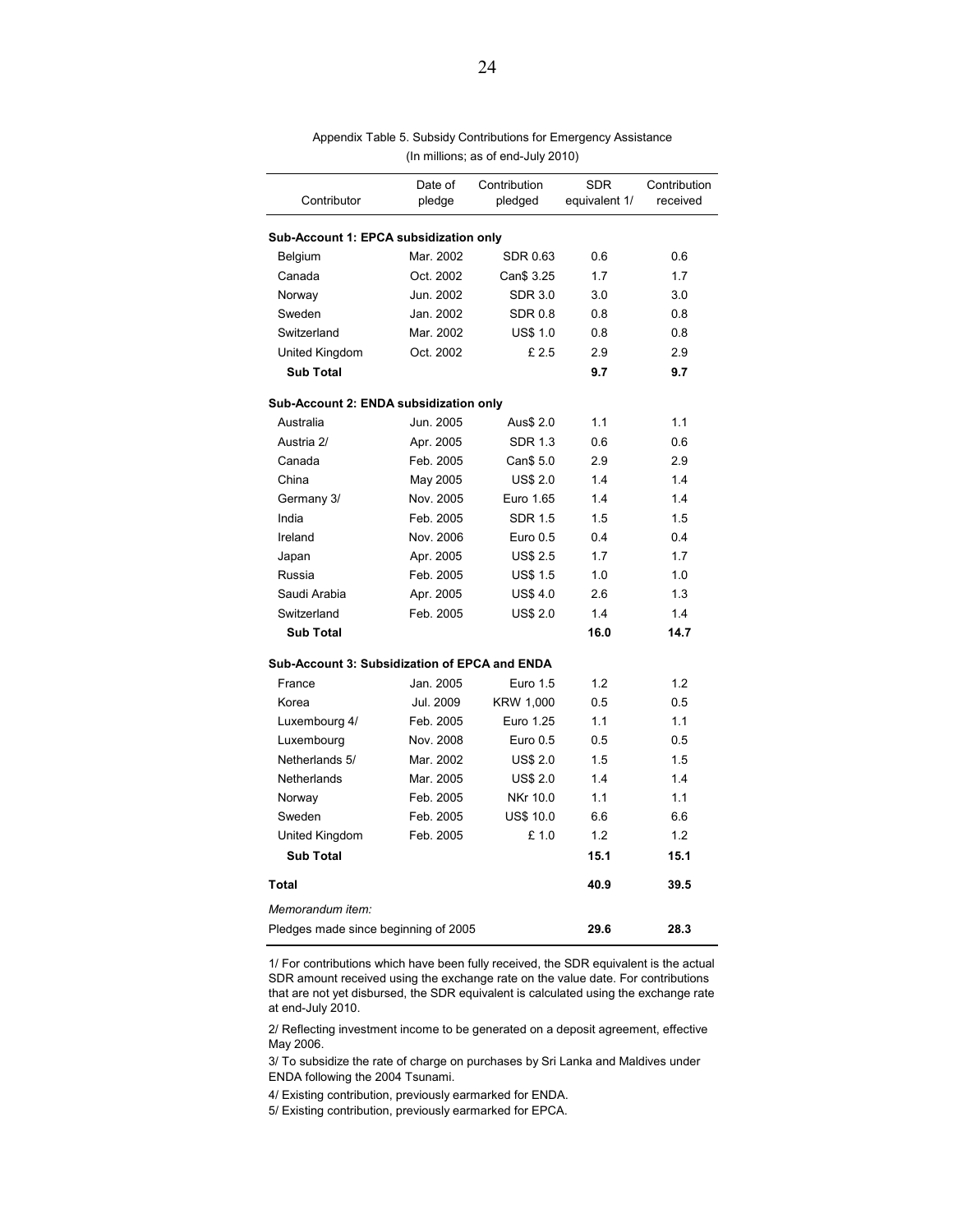|                |                                        | Decision      | Completion    |                   | Amount committed Amount disbursed 1/ |
|----------------|----------------------------------------|---------------|---------------|-------------------|--------------------------------------|
|                |                                        | point         | point         |                   |                                      |
|                | <b>Completion point countries (30)</b> |               |               | 2,324             | 2,503                                |
| 1              | Afghanistan 2/                         | Jul-07        | Jan-10        |                   |                                      |
| $\overline{c}$ | Benin                                  | <b>Jul-00</b> | Mar-03        | 18                | 20                                   |
| 3              | <b>Bolivia</b>                         | Feb-00        | $Jun-01$      | $62 \frac{3}{2}$  | 65                                   |
| 4              | Burkina Faso                           | <b>Jul-00</b> | Apr-02        | 44 3/             | 46                                   |
| 5              | Burundi                                | Aug-05        | Jan-09        | 19                | 22                                   |
| 6              | Cameroon                               | Oct-00        | Apr-06        | 29                | 34                                   |
| 7              | Central African Republic               | Sep-07        | Jun-09        | 17                | 18                                   |
| 8              | Congo, Dem. Rep. of                    | $Jul-03$      | Jul-10        | 280               | 331                                  |
| 9              | Congo, Rep. of                         | Mar-06        | Jan-10        | 5                 | 6                                    |
| 10             | Ethiopia                               | Nov-01        | Apr-04        | 45                | 47                                   |
| 11             | Gambia, The                            | $Dec-00$      | Dec-07        | 2                 | $\overline{2}$                       |
| 12             | Ghana                                  | Feb-02        | $Jul-04$      | 90                | 94                                   |
| 13             | Guyana                                 | Nov-00        | $Dec-03$      | 57 3/             | 60                                   |
| 14             | Haiti                                  | <b>Nov-06</b> | <b>Jun-09</b> | $\overline{2}$    | $\overline{2}$                       |
| 15             | Honduras                               | <b>Jun-00</b> | Apr-05        | 23                | 26                                   |
| 16             | Liberia                                | Mar-08        | Jun-10        | 441               | 452                                  |
| 17             | Madagascar                             | $Dec-00$      | Oct-04        | 14.7              | 16                                   |
| 18             | Malawi                                 | $Dec-00$      | Aug-06        | 33                | 37                                   |
| 19             | Mali                                   | Sep-00        | Mar-03        | 46 3/             | 49                                   |
| 20             | Mauritania                             | Feb-00        | Jun-02        | 35                | 38                                   |
| 21             | Mozambique                             | Apr-00        | Sep-01        | $107 \frac{3}{1}$ | 108                                  |
| 22             | Nicaragua                              | $Dec-00$      | $Jan-04$      | 64                | 71                                   |
| 23             | Niger                                  | $Dec-00$      | Apr-04        | 31                | 34                                   |
| 24             | Rwanda                                 | $Dec-00$      | Apr-05        | 47                | 51                                   |
| 25             | São Tomé and Príncipe                  | $Dec-00$      | Mar-07        | 1                 | 1                                    |
| 26             | Senegal                                | <b>Jun-00</b> | Apr-04        | 34                | 38                                   |
| 27             | Sierra Leone                           | Mar-02        | Dec-06        | 100               | 107                                  |
| 28             | Tanzania                               | Apr-00        | Nov-01        | 89                | 96                                   |
| 29             | Uganda                                 | Feb-00        | May-00        | 120 3/            | 122                                  |
| 30             | Zambia                                 | Dec-00        | Apr-05        | 469               | 508                                  |
|                | Decision point countries (6)           |               |               | 76                | 30                                   |
| 31             | Chad                                   | May-01        | Floating      | 14                | 9                                    |
| 32             | Comoros                                | <b>Jul-10</b> | Floating      | 3                 |                                      |
| 33             | Côte d'Ivoire                          | Apr-09        | Floating      | 25                | 10                                   |
| 34             | Guinea                                 | $Dec-00$      | Floating      | 24                | 10                                   |
| 35             | Guinea-Bissau                          | Dec-00        | Floating      | 9                 | 2                                    |
| 36             | Togo                                   | Nov-08        | Floating      | 0.2               | 0.1                                  |
|                | Pre-decision point countries (2)       |               |               |                   |                                      |
| 37             | Eritrea                                | $\cdots$      | $\cdots$      | $\cdots$          | $\cdots$                             |
| 38             | Kyrgyz Republic                        | .             | $\cdots$      | $\cdots$          | $\cdots$                             |
|                | Protracted arrears cases (2)           |               |               |                   |                                      |
| 39             | Somalia                                | .             | .             | $\ddotsc$         | $\cdots$                             |
| 40             | Sudan                                  | .             | .             | $\cdots$          | $\cdots$                             |
| Total          |                                        |               |               | 2,416 4/          | 2,534                                |

Appendix Table 6. Implementation of the HIPC Initiative (Millions of SDRs; end-July 2010)

1/ Includes the commitment made in NPV terms plus interest earned on that commitment.

2/ At the time of its decision point, Afghanistan did not have any outstanding eligible debt.

3/ Includes commitment under the original HIPC Initiative.

4/ Including SDR 17 million committed to Côte d'Ivoire under the original HIPC Initiative.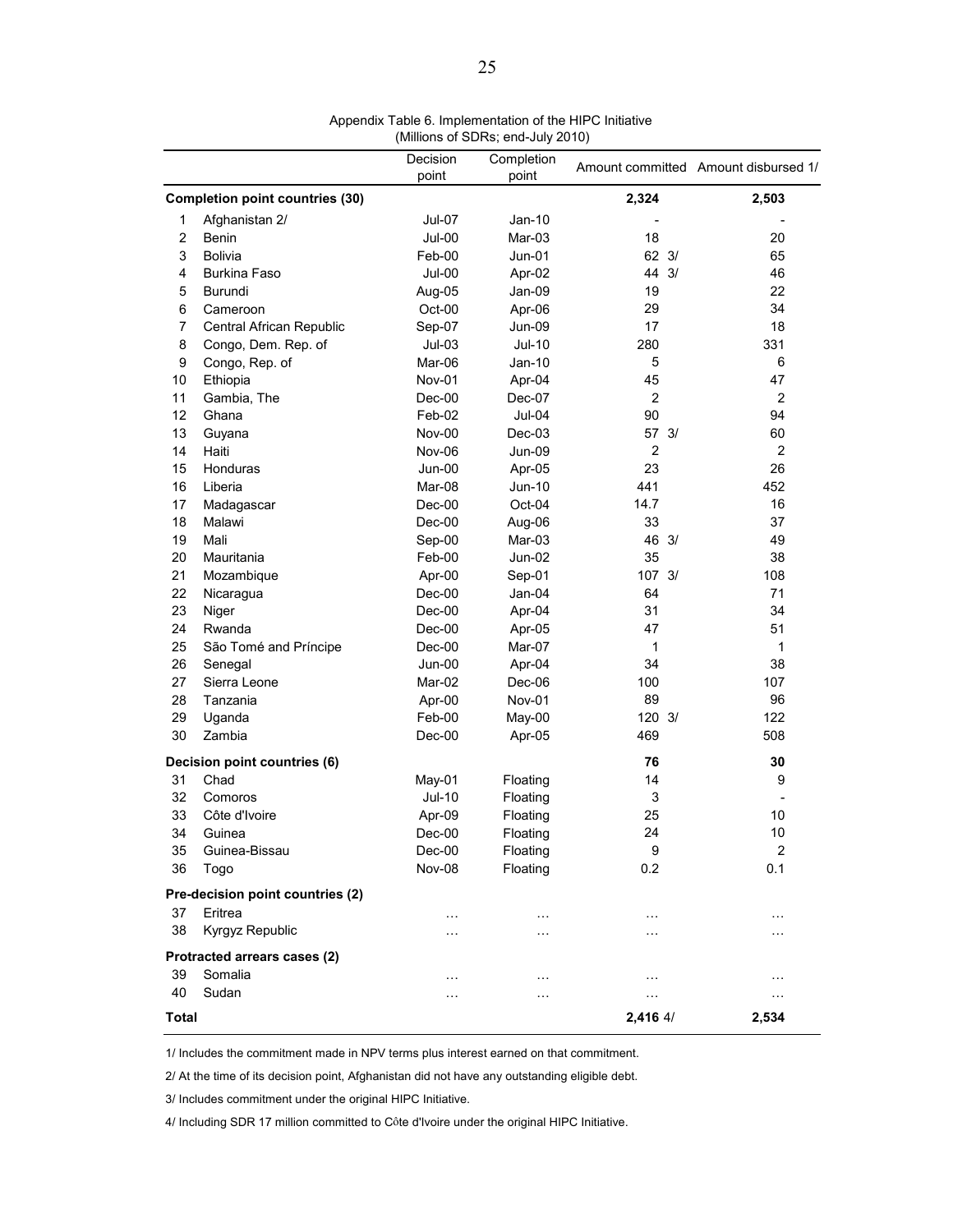|       |                           | Delivery      | Fund credit from                   | Financed by                             | Remaining<br>MDRI-eligible<br>credit | Financed by            |                         |
|-------|---------------------------|---------------|------------------------------------|-----------------------------------------|--------------------------------------|------------------------|-------------------------|
|       |                           | date          | disbursements<br>prior to end-2004 | <b>HIPC</b> umbrella<br>sub-accounts 2/ |                                      | <b>MDRI-I</b><br>Trust | <b>MDRI-II</b><br>Trust |
|       |                           |               | (A)                                | (B)                                     | $(C=A-B=D+E)$                        | (D)                    | (E)                     |
|       | HIPC countries (26) 1/    |               | 3,405                              | 1.097                                   | 2,308                                | 1,220                  | 1,088                   |
| 1     | Benin                     | Jan-06        | 36                                 | $\overline{c}$                          | 34                                   |                        | 34                      |
| 2     | Bolivia                   | Jan-06        | 161                                | 6                                       | 155                                  |                        | 155                     |
| 3     | <b>Burkina Faso</b>       | Jan-06        | 62                                 | 5                                       | 57                                   | 57                     |                         |
| 4     | Burundi                   | Feb-09        | 26                                 | 17                                      | 9                                    | 9                      |                         |
| 5     | Cameroon                  | Apr-06        | 173                                | 24                                      | 149                                  |                        | 149                     |
| 6     | Central African Rep.      | <b>Jul-09</b> | 4                                  | $\overline{2}$                          | $\overline{c}$                       | 2                      |                         |
| 7     | Congo, Dem. Rep. of       | <b>Jul-10</b> | 248                                | 248                                     |                                      |                        |                         |
| 8     | Congo, Rep. of            | Jan-10        | 7.9                                | 3                                       | 4.8                                  | $\overline{a}$         | 4.8                     |
| 9     | Ethiopia                  | Jan-06        | 112                                | 32                                      | 80                                   | 80                     |                         |
| 10    | Gambia                    | Dec-07        | 9                                  | $\overline{2}$                          | $\overline{7}$                       | $\overline{7}$         |                         |
| 11    | Ghana                     | Jan-06        | 265                                | 45                                      | 220                                  | 220                    |                         |
| 12    | Guyana                    | Jan-06        | 45                                 | 13                                      | 32                                   |                        | 32                      |
| 13    | Honduras                  | Jan-06        | 107                                | $\boldsymbol{9}$                        | 98                                   |                        | 98                      |
| 14    | Liberia                   | <b>Jun-10</b> | 543<br>3/                          | 427                                     | 116                                  | $116 \t3/$             |                         |
| 15    | Madagascar                | Jan-06        | 137                                | 9                                       | 128                                  | 128                    |                         |
| 16    | Malawi                    | Sep-06        | 38                                 | 23                                      | 15                                   | 15                     |                         |
| 17    | Mali                      | Jan-06        | 75                                 | 13                                      | 62                                   | 62                     |                         |
| 18    | Mauritania                | Jun-06        | 33                                 | 3                                       | 30                                   |                        | 30                      |
| 19    | Mozambique                | Jan-06        | 107                                | 24                                      | 83                                   | 83                     |                         |
| 20    | Nicaragua                 | Jan-06        | 140                                | 49                                      | 92                                   |                        | 92                      |
| 21    | Niger                     | Jan-06        | 78                                 | 18                                      | 60                                   | 60                     |                         |
| 22    | Rwanda                    | Jan-06        | 53                                 | 33                                      | 20                                   | 20                     |                         |
| 23    | São Tomé and Príncipe     | Mar-07        | 1                                  | 0                                       | $\mathbf 1$                          | 1                      |                         |
| 24    | Senegal                   | Jan-06        | 100                                | 6                                       | 95                                   |                        | 95                      |
| 25    | Sierra Leone              | Dec-06        | 117                                | 41                                      | 77                                   | 77                     |                         |
| 26    | Tanzania                  | Jan-06        | 234                                | 27                                      | 207                                  | 207                    |                         |
| 27    | Uganda                    | Jan-06        | 88                                 | 12                                      | 76                                   | 76                     |                         |
| 28    | Zambia                    | Jan-06        | 403                                | $\overline{4}$                          | 398                                  |                        | 398                     |
|       | Non-HIPC countries (2) 4/ |               | 126                                |                                         | 126                                  | 126                    |                         |
| 29    | Cambodia                  | Jan-06        | 57                                 |                                         | 57                                   | 57                     |                         |
| 30    | Tajikistan, Rep. of       | Jan-06        | 69                                 |                                         | 69                                   | 69                     |                         |
| Total |                           |               | 3,531                              | 1,097                                   | 2,434                                | 1,347                  | 1,088                   |

Appendix Table 7. Debt Relief Following Implementation of the MDRI (Millions of SDRs; end-July 2010)

1/ Afghanistan and Haiti did not have MDRI-eligible credit and did not receive MDRI debt relief.

2/ Balances available at the time of MDRI debt relief.

3/ Liberia received MDRI-type (beyond-HIPC) debt relief at end-June 2010, which was financed from the Liberia Administered Account. Its eligible credit outstanding corresponds to the amount of arrears clearance to the IMF in March 2008.

4/ Non-HIPCs but qualified for MDRI debt relief with a per capita income below the US\$380 threshold.